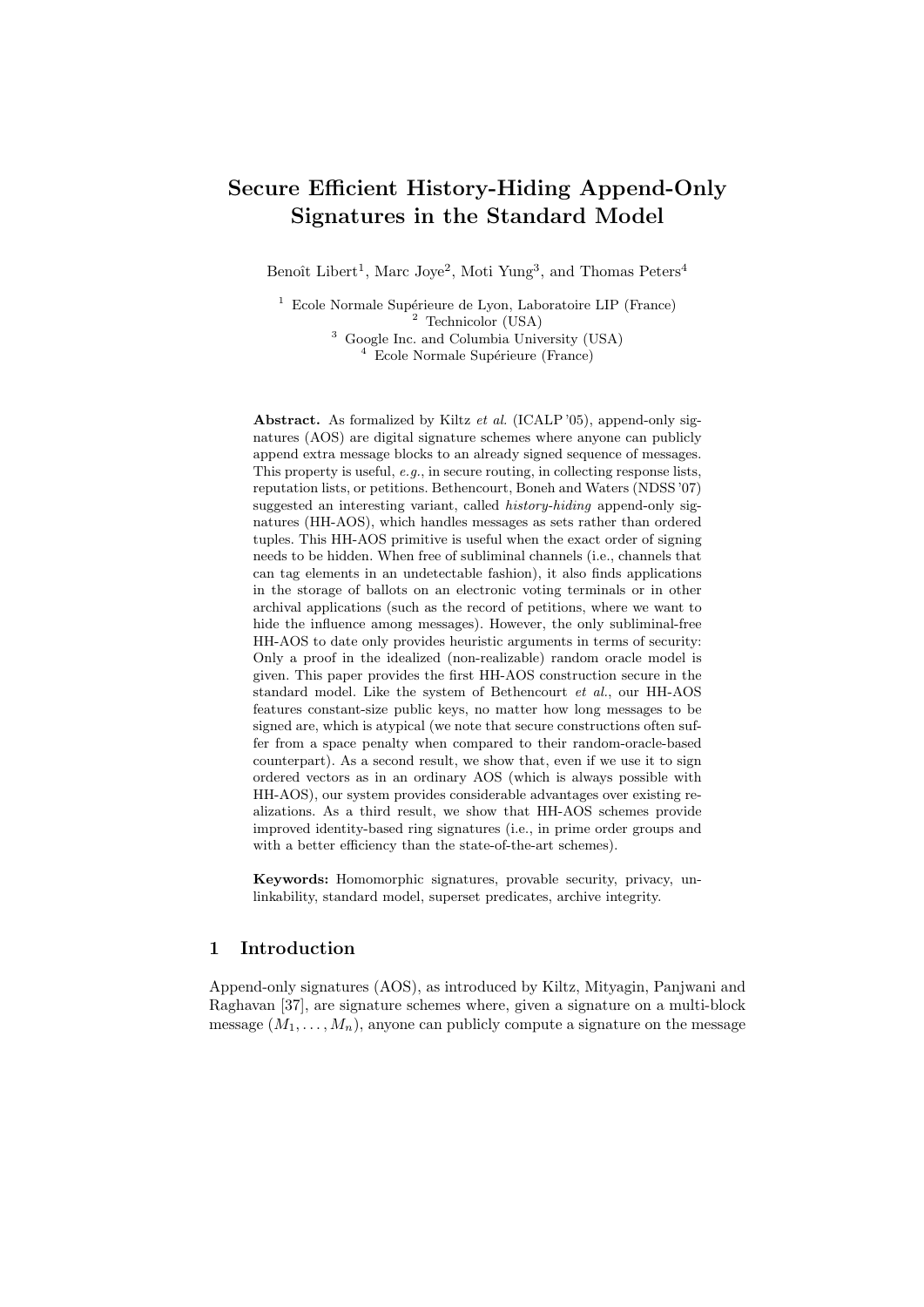$(M_1, \ldots, M_n, M_{n+1})$ , for any  $M_{n+1}$ . Kiltz *et al.* provided both generic constructions, based on any signature scheme, and concrete constructions based on specific assumptions. They further proved that AOS are equivalent to hierarchical identity-based signatures [47, 30]. Importantly, the schemes of [37] are inherently history-preserving in that signed messages are *ordered* tuples.

In [14], Bethencourt, Boneh and Waters (BBW) noted that certain important applications of incremental signature nature require, in fact, a kind of AOS system that allows authenticating sets (i.e., without divulging any order among elements) rather than ordered tuples. They suggested a primitive, called History-Hiding Append-Only Signatures (HH-AOS) that can be seen as a special case of homomorphic signatures. It allows one to sign a set of messages in such a way that anyone can subsequently derive a signature on arbitrary supersets of the initial set. Bethencourt  $et$  al. used this primitive to design tamper-evident, history-hiding and subliminal-free mechanisms (by extending techniques due to Molnar *et al.* [42]) for storing ballots on e-voting terminals. To prevent anyone from injecting subliminal information (e.g., by embedding some information in derived signatures), it is required that derived signatures be indistinguishable from original ones on the resulting superset. Independently, Moran, Naor and Segev [43] addressed the same problem using write-once memories rather than digital signatures. They described a deterministic vote-storage mechanism without relying on cryptographic techniques. Their solution fits within a line of work, initiated by Micciancio [41], on history-hiding data structures [41, 44], which recently has been extended to applied systems [8]. While secure against unbounded adversaries, the Moran  $et \ al.$  technique [43] is significantly more memory-demanding than [14] and this overhead was proved inherent to deterministic techniques [43]. The HH-AOS approach of Bethencourt et al. [14] thus appears to remain the most promising method to reliably store  $n$  elements in a history-hiding, tamper-evident and scalable manner, namely, using only  $O(n)$ memory.

It is worth noting that HH-AOS are a more powerful primitive than ordinary AOS: any HH-AOS can immediately be turned —by means of a hash-based order-embedding transformation— into an equally efficient regular append-only signature. HH-AOS schemes are thus more versatile as they can also be used in all the applications which append-only signatures were initially designed for.

RELATED WORK. Homomorphic signatures were first suggested by Desmedt [24] as a new concept useful in the validation of computer operation. Johnson et al. [36] provided security definitions and examples of set homomorphic signatures. Several such constructions in [36, 5, 6] allow for subset derivation (i.e., a signature on a set allows deriving a signature on arbitrary subsets of that set) but none of these works considers the dual superset homomorphism case. The latter was investigated for the first time by Bethencourt et al. [14] who provided two HH-AOS realizations which both have some limitations pointed at by the original authors (in essence, demonstrating the associated difficulties with such a scheme). The first one is a generic construction, based on any signature, where the public key has linear size in the maximal size of sets to be signed. As a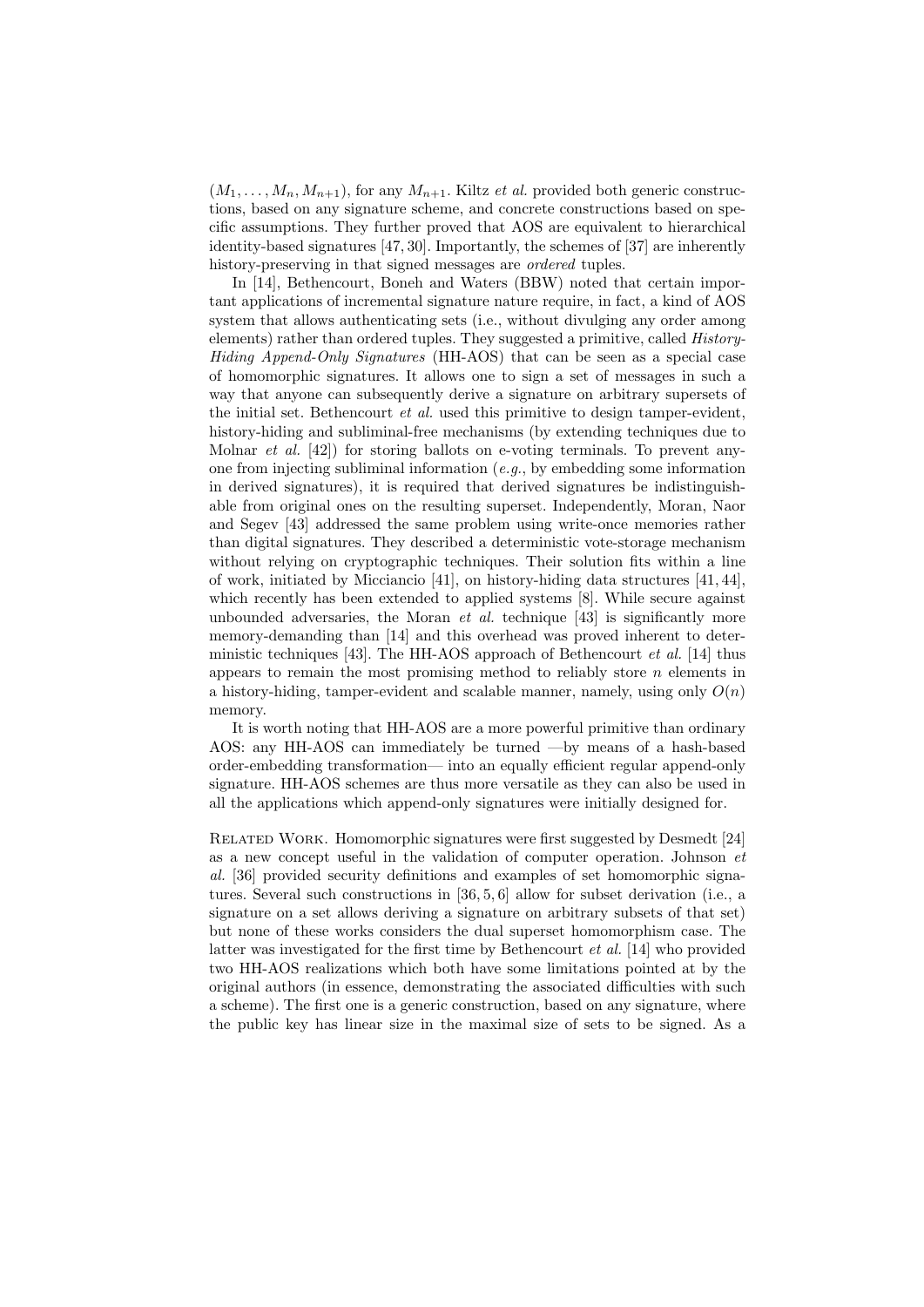consequence, this construction requires the signer to determine an upper bound on the cardinality of sets when generating a key pair. Moreover, this generic construction is not free of subliminal channels. The reason is that it allows the party running the signature derivation algorithm to choose certain values pseudo-randomly (rather than truly randomly), which allows a distinguisher to infer some information on the derivation history of signatures.

The second construction of [14] is a subliminal-free system built upon the aggregate signature scheme of Boneh et al. [20]. It eliminates the disadvantages of the first scheme in that it provides constant-size public keys and removes the need for an *a priori* bound on the cardinality of authenticated sets. However, while practical, this second scheme is only shown secure in the random oracle model [11]. Recall that it is widely accepted that the random oracle methodology, while better than providing no proof whatsoever, is an idealization that may have no standard model instantiation. Indeed, at times, it is provably unrealizable, as was shown by a number of works  $(e.g., [21])$ .

So far, the only apparent way to build a HH-AOS system in the standard model —let alone with constant-size public keys— is to take advantage of aggregate signatures [34, 35] in order to instantiate the BBW system system [14] outside the random oracle idealization. (As explained in the full version of the paper [39], sequential aggregate signatures like [40] do not suffice for this.) This requires standard model instantiations [25, 35] of Full Domain Hash [12]. As of now, this is only known under the recent "multi-linear maps" [27], which still have no practical realizations and serve as polynomial plausibility only. Even the recent results of Hohenberger  $et \ al.$  [35] rely on indistinguishability obfuscation [28], known to exist from multi-linear maps only. Thus, such possible ideas cannot yield practical schemes based on simple standard assumptions (like Diffie-Hellman or Decision Linear [16]). In addition, multi-linear maps are quite new, and the state of their secure implementation remains unclear.

OUR CONTRIBUTION. We describe the first efficient history-hiding append-only signature with constant-size public keys in the standard model (by "constant" we mean that it only depends on the security parameter, and not on the cardinality of sets to be signed). This new scheme further provides perfectly re-randomizable signatures, which guarantees the absence of subliminal channels.

Our scheme also provably satisfies a definition of unlinkability stronger than that of [14]. We actually re-cast the syntax of HH-AOS schemes in the definitional framework of Ahn et al. [5] for homomorphic signatures. The privacy notion of [5] mandates that derived signatures be statistically indistinguishable from original signatures, even when these are given to the distinguisher. In [6], Attrapadung  $et$ al. further strengthened the latter privacy notion by considering all valid-looking original signatures and not only those in the range of the signing algorithm.

Our construction is asymptotically as efficient as the original BBW realization. Even if we ignore its history-hiding property, it favorably compares to existing append-only signatures [37] in that it appears to be the only known AOS realization that simultaneously provides the following properties: (i) full security (i.e., unforgeability in a model where the adversary can adaptively choose its tar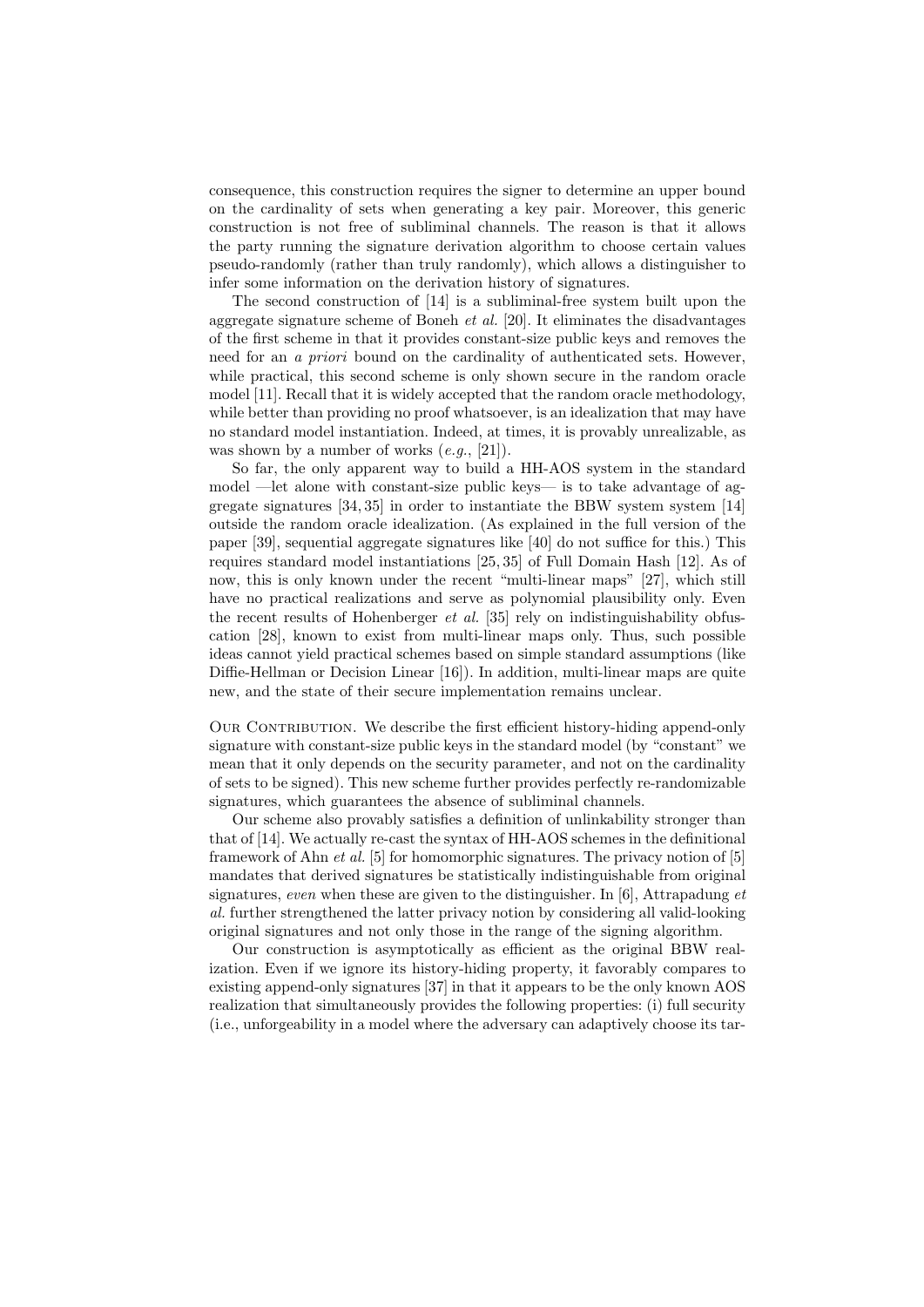get message); (ii) constant-size public keys; and (iii) privacy in the sense of the strongest definition considered in [6]. In comparison, the certificate-based generic AOS scheme of [37] is easily seen not to reach the latter level of privacy. As for other fully secure constructions with short public keys, they are all obtained by applying the Naor transformation [17] to unbounded hierarchical identity-based encryption systems [38], which build on Waters' dual system encryption technique [49]. Since the latter always involves at least two distinct distributions of valid signatures (or private keys), it seems inherently incompatible with the information-theoretic privacy notion used in [6].

Our scheme is motivated by ideas that were used in [6] to construct a subset homomorphic signature (namely, a signature on a set authenticates the entire powerset of that set). These ideas, in turn, are augmented by other novel techniques and ideas. Like [6], we rely on the randomizability of Groth-Sahai proofs [32] to render signatures perfectly randomizable. However, superset predicates seem harder to handle than their subset counterpart. Indeed, if we disregard privacy properties, simple constructions<sup>5</sup> readily solve the subset case whereas no such thing is known to work for superset predicates, even when privacy is not a concern. Like [6], our approach proceeds by generating a fresh ephemeral public key  $X = g^x$  for each set to be signed. The underlying private key is split into *n* additive shares  $\{\omega_i\}_{i=1}^n$  such that  $x = \sum_{i=1}^n \omega_i$ , where *n* is the cardinality of the set. Each of these is then used to sign a set element  $m_i$  in the fashion of Boneh-Lynn-Shacham [19] signatures, by computing  $H_{\mathbb{G}}(m_i)^{\omega_i}$  using a number theoretic hash function  $H_{\mathbb{G}}: \{0,1\}^L \to \mathbb{G}$ . Although BLS signatures are only known to be secure in the random oracle model (at least in their original form), we, in contrast, can prove the security of the scheme in the standard model as long as  $H_{\mathbb{G}}$  is programmable [33] in the same way as the hash function used in [48]. At the same time, we depart from the security proof of [48] in that the programmability of  $H_{\mathbb{G}}$  is used in a different way which is closer to the security proofs of Hofheinz and Kiltz [33]. Recall that programmable hash functions [33] are number theoretic hash functions where the hash value  $H_{\mathbb{G}}(m)$  is linked to its representation  $g^{a_m}h^{b_m}$  for given base elements  $g, h \in \mathbb{G}$ . While security proofs in the standard model often require  $\log_g(H_{\mathbb{G}}(m))$  to be available in the forgery message and unavailable in signed messages, we proceed the other way around: at some crucial signing query  $\mathsf{Msg} = \{m_1, \ldots, m_n\}$ , we require  $H_{\mathbb{G}}(m)$  not to depend on h for exactly one set element  $m_i \in \mathsf{Msg}$ .

Relation to Identity-Based Ring Signatures. Ring signatures, as introduced by Rivest, Shamir and Tauman [45] allow users to anonymously sign messages on behalf of any ad hoc set of users that includes them. Their typical application is to allow a source to anonymously reveal a sensitive information while providing guarantees of trustworthiness.

While ring signatures are known from 2001, rigorous security definitions remained lacking until the work of Bender  $et \ al.$  [13] and efficient constructions

<sup>5</sup> For example, as mentioned in [6, Section 5], one can merely sign each set using a new ephemeral public key that is certified by the long-term key.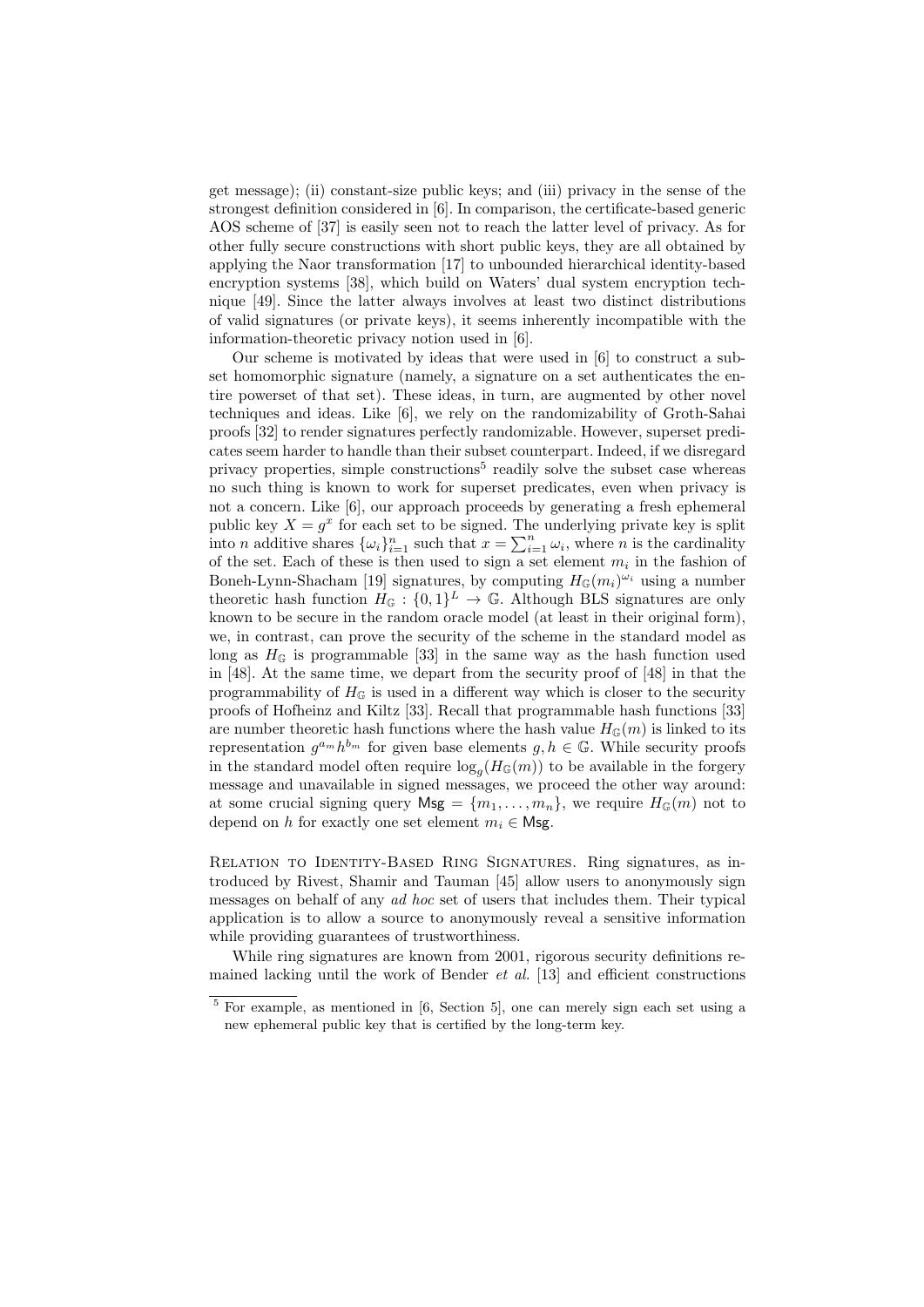in the standard model were only given by Shacham and Waters [46] and by Chandran et al. [22]. In the identity-based setting, constructing ring signatures remains a non-trivial problem as generic constructions from ordinary ring signatures do not appear to work.

Identity-based ring signatures are extensions of ring signatures [45] to the identity-based setting [47]. They are signature schemes wherein users can employ a private key derived from their identity to sign messages on behalf of any set of identities that includes theirs. The verifier is convinced that a signature was created by a ring member but does not learn anything else. Recently, Au et al. [7] described a fully secure identity-based ring signature in the standard model using composite order groups. Their scheme seems amenable for constructing a HH-AOS system. However, due to the use of the dual system technique [29], it cannot achieve the same level of privacy as our scheme (as we discuss later on). Interestingly, any HH-AOS scheme, in fact, gives an identity-based ring signature as the private key of some identity id can consist of a HH-AOS signature on the singleton  $\{0\mid id\}$  which allows the derivation of a signature on the set  $\{0\|id, 0\|id_1, \ldots, 0\|id_n, 1\|M\|\mathcal{R}\}$ , where M is the message and  $\mathcal{R} = \{id, id_1, \ldots, id_n\}$  is the ring. As detailed in Section 4, we obtain fully secure identity-based ring signatures based on simple assumptions in prime order groups, which allow for a much better efficiency and a stronger flavor of anonymity than [7].

# 2 Background

#### 2.1 Definitions for History-Hiding Append-Only Signatures

We first recall the original syntactic definition of history-hiding append-only signatures.

Definition 1 ([14]). An History-Hiding Append-Only Signatures (HH-AOS) is a tuple of algorithms (Keygen, Append, Verify) with the following specifications.

- **Keygen(** $\lambda$ **):** takes as input a security parameter  $\lambda \in \mathbb{N}$  and outputs a public key PK and a private key  $SK = \Phi$  which consists of an initial signature  $\Phi$  on the empty set ∅.
- **Append**( $PK, \Phi, S, m$ ): given a public key PK, a signature  $\Phi$  for some set S and a message  $m \in \{0,1\}^*$ , this algorithm outputs  $\perp$  if  $\Phi$  is not a valia signature on the set S or if  $m \in S$ . Otherwise, it outputs a signature  $\Phi'$  on the augmented set  $S' = S \cup \{m\}.$
- **Verify**( $PK, S, \Phi$ ): given a public key PK, and a presented signature  $\Phi$  for a given set S, this algorithm outputs 1 if  $\Phi$  is a valid signature for S and 0 otherwise.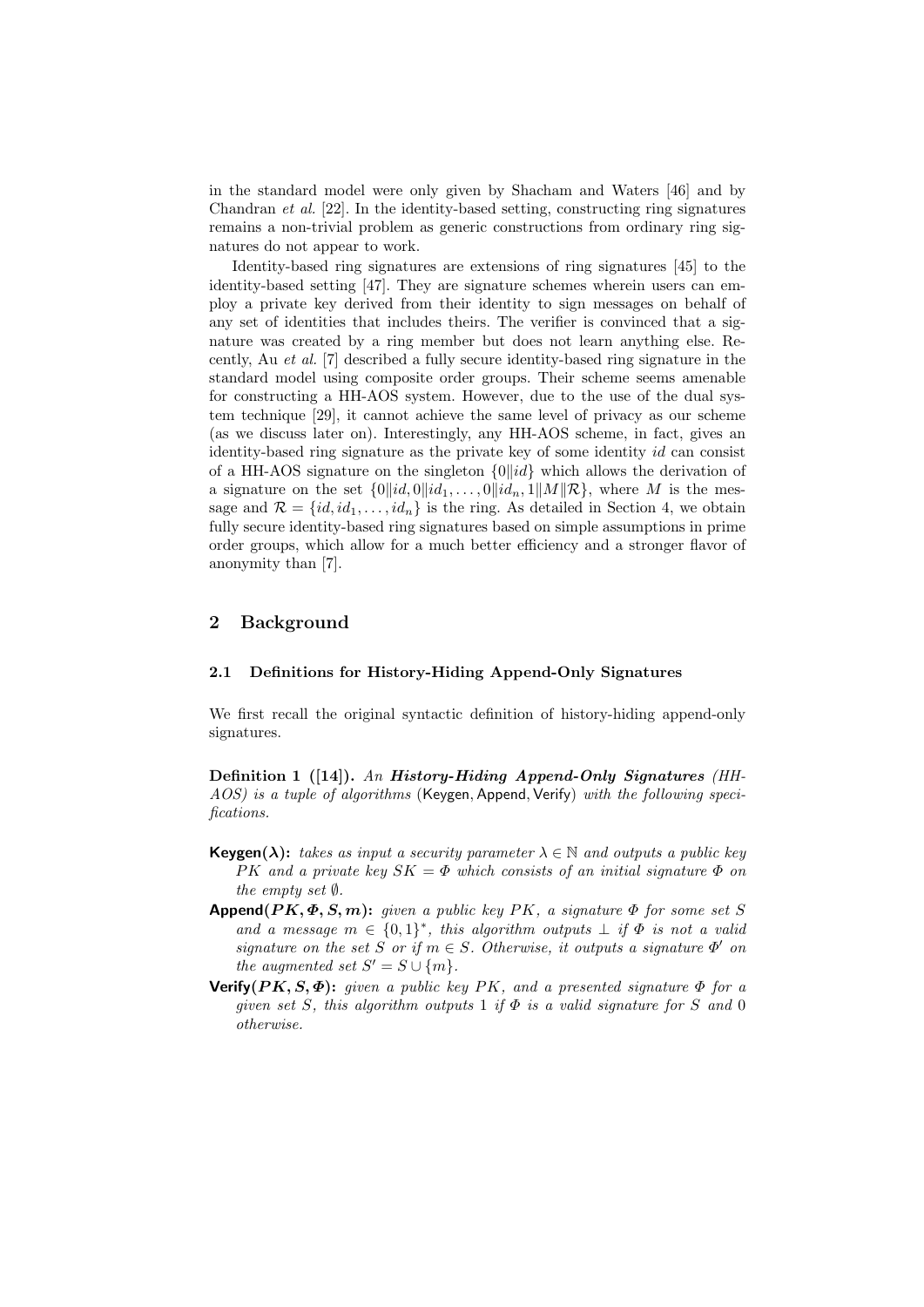CORRECTNESS. For any integers  $\lambda \in \mathbb{N}$  and  $n \in \text{poly}(\lambda)$ , all key pairs  $(PK,$  $SK$ )  $\leftarrow$  Keygen( $\lambda$ ) and all sets  $S = \{m_1, \ldots, m_n\}$ , if  $\Phi_0 = SK$ ,  $S_0 = \emptyset$  and  $\Phi_i \leftarrow \mathsf{Append}(PK, \Phi_{i-1}, S_i, m_i), \text{ where } S_i = S_{i-1} \cup \{m_i\}, \text{ for } i = 1 \text{ to } n, \text{ then}$ Verify $(PK, S, \Phi_n) = 1$ .

Bethencourt et al. [14] define two security properties of HH-AOS schemes which are called *append-only unforgeability* and *history-hiding*. These properties can be defined as follows.

Definition 2. A HH-AOS scheme (Keygen, Append, Verify) is append-only unforgeable if no PPT adversary has non-negligible advantage in the following game:

- 1. The challenger generates a key pair  $(PK, SK) \leftarrow \mathsf{Keygen}(\lambda)$  and hands PK to the adversary A.
- 2. On polynomially occasions, the adversary A chooses a set  $S = \{m_1, \ldots, m_n\}$ , for some arbitrary  $n \in \text{poly}(\lambda)$ . We assume w.l.o.g. that  $m_1, \ldots, m_n$  are sorted in lexicographical order. For  $i = 1$  to n, the challenger computes  $\Phi_i \leftarrow$ Append( $PK, \Phi_{i-1}, S_{i-1}, m_i$ ), where  $S_i = S_{i-1} \cup \{m_i\}$  for each  $i \in \{1, ..., n\}$ and with  $S_0 = \emptyset$ ,  $\Phi_0 = SK$ . Then,  $\Phi_n$  is returned to A.
- 3. A outputs a pair  $(S^*,\Phi^*)$  and wins if: (i) Verify $(PK, S^*,\Phi^*) = 1$ ; (ii) Ij  $S_1, \ldots, S_q$  denote the sets for which A obtained signatures at Step 2, then  $S_i \nsubseteq S^*$  for each  $i \in \{1, \ldots, q\}$ . The adversary's advantage is its probability of success, taken over all coin tosses.

Definition 3. A HH-AOS scheme (Keygen, Append, Verify) is history-hiding if no PPT adversary has non-negligible advantage in the following game:

- 1. The challenger generates a key pair  $(PK, SK) \leftarrow \mathsf{Keygen}(\lambda)$  and gives PK to the adversary A.
- 2. The adversary A chooses a set  $S = \{m_1, \ldots, m_n\}$ , for some  $n \in \text{poly}(\lambda)$ , and two distinct permutations  $\pi_0, \pi_1 : \{1, \ldots, n\} \rightarrow \{1, \ldots, n\}$ . The challenger chooses a random bit  $b \stackrel{R}{\leftarrow} \{0,1\}$  and defines  $m'_i = \pi_b(m_i)$  for each  $i \in \{1, \ldots, n\}$ . It computes  $\Phi_i \leftarrow \textsf{Append}(PK, \Phi_{i-1}, S_{i-1}, m'_i)$ , where  $S_i =$  $S_{i-1} \cup \{m'_i\}$  for each  $i \in \{1, ..., n\}$  and with  $S_0 = \emptyset$ ,  $\Phi_0 = SK$ . It returns  $\Phi_n$  to A.
- 3. A outputs a bit  $b' \in \{0,1\}$  and wins if  $b' = b$ . The adversary's advantage is the distance  $\mathbf{Adv}(\mathcal{A}) := |\Pr[b' = b] - 1/2|$ .

While the above definition is sufficient for applications like vote storage [14], it can be strengthened in a number of ways. For example, the adversary could be granted access to a signing oracle before and after Step 2. Alternatively, the adversary could be given the private key  $SK$  at Step 1 of the game. Finally, we may also ask for security in the statistical (rather than computational) sense.

These stronger security properties will be naturally obtained by viewing HH-AOS schemes as a particular case of homomorphic signatures in the sense of the definitions of [5, 6].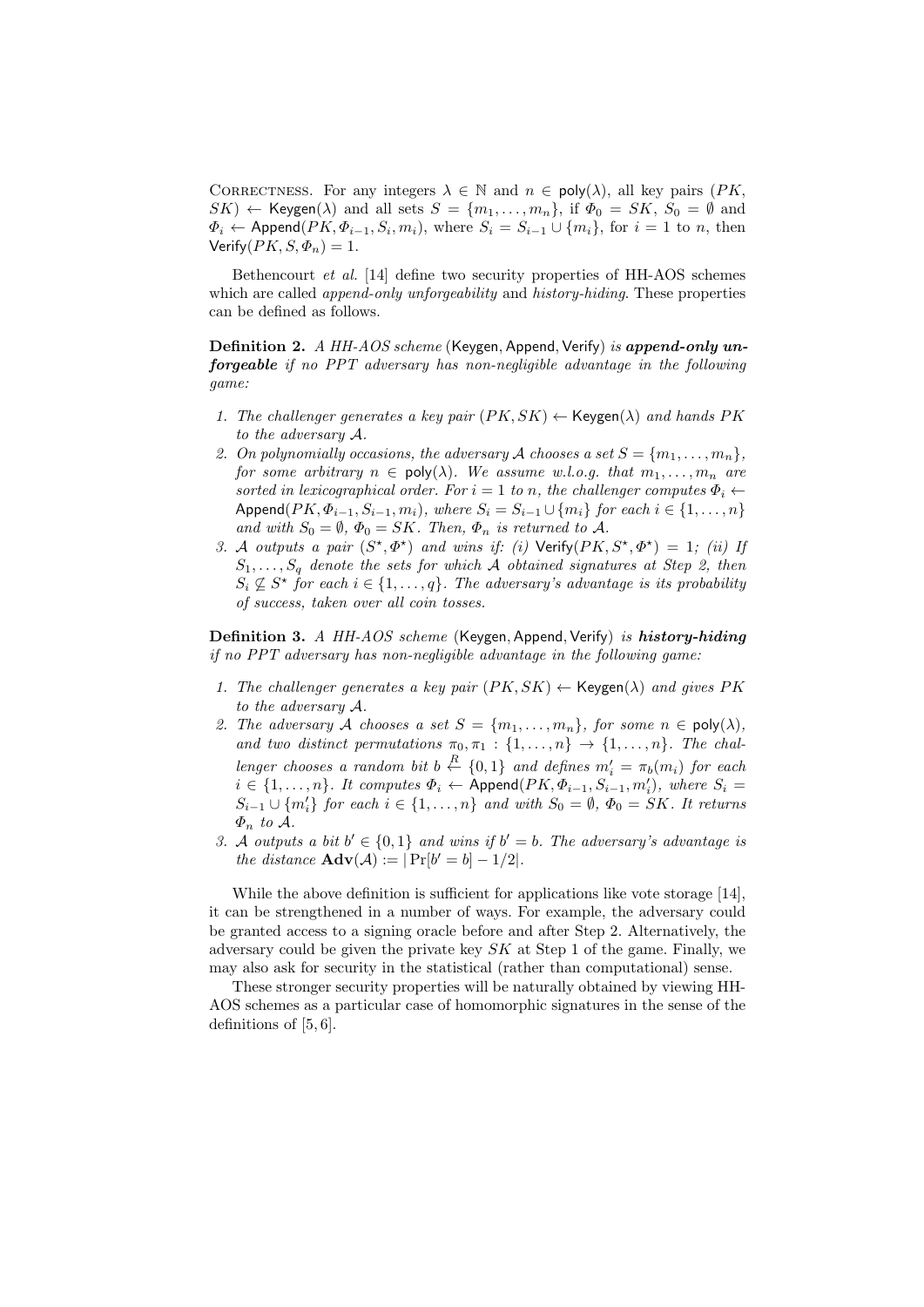#### 2.2 Definitions for Homomorphic Signatures

**Definition 4** ([5]). Let M be a message space and  $2^M$  be its powerset. Let  $P: 2^{\mathcal{M}} \times \mathcal{M} \rightarrow \{0,1\}$  be a predicate. A message m' is said **derivable** from  $M \subset \mathcal{M}$  if  $P(M,m') = 1$ . As in [5],  $P^i(M)$  is defined as the set of messages derivable from  $P^{i-1}(M)$ , where  $P^0(M) := \{m' \in \mathcal{M} \mid P(M, m') = 1\}$ . Finally,  $P^*(M) := \cup_{i=0}^{\infty} P^i(M)$  denotes the set of messages iteratively derivable from M.

Definition 5 ([5]). A P-homomorphic signature for a predicate  $P: 2^{\mathcal{M}} \times$  $M \rightarrow \{0, 1\}$  consists of a triple of algorithms (Keygen, SignDerive, Verify) such that:

- **Keygen(** $\lambda$ **):** takes in a security parameter  $\lambda \in \mathbb{N}$  and outputs a key pair (sk, pk). As in [5], the private key sk is a signature on the empty tuple  $\varepsilon \in \mathcal{M}$ .
- $\operatorname{\sf SignDerive}({\sf pk}, (\{\sigma_m\}_{m\in M}, M), m')\colon$  is a possibly probabilistic algorithm that inputs a public key pk, a set of messages  $M \subset \mathcal{M}$ , a corresponding set of signatures  $\{\sigma_m\}_{m\in M}$  and a derived message  $m' \in \mathcal{M}$ . If  $P(M, m') = 0$ , it outputs  $\perp$ . Otherwise, it outputs a derived signature  $\sigma'$ .
- **Verify(pk, m,**  $\sigma$ **):** is a deterministic algorithm that takes as input a public key pk, a signature  $\sigma$  and a message m. It outputs 0 or 1.

The empty tuple  $\varepsilon \in \mathcal{M}$  satisfies  $P(\varepsilon, m) = 1$  for each message  $m \in \mathcal{M}$ . Similarly to Ahn *et al.* [5], we define  $Sign(pk, sk, m)$  as the algorithm that runs<sup>6</sup> SignDerive(pk, (sk,  $\varepsilon$ ), m) and outputs the result. For any  $M = \{m_1, \ldots, m_k\} \subset$ M, we let  $Sign(\mathsf{sk}, M) := \{Sign(\mathsf{sk}, m_1), \ldots, Sign(\mathsf{sk}, m_k)\}\.$  Finally, we write Verify(pk,  $M$ ,  $\{\sigma_m\}_{m\in M}$ ) = 1 to say that Verify(pk,  $m$ ,  $\sigma_m$ ) = 1 for each  $m \in M$ .

CORRECTNESS. For all key pairs  $(\mathsf{pk}, \mathsf{sk}) \leftarrow \mathsf{Keygen}(\lambda)$ , for any message set  $M \subset \mathcal{M}$  and any single message  $m' \in \mathcal{M}$  such that  $P(M, m') = 1$ , the following conditions have to be satisfied: (i)  $SignDerive(pk, (Sign(sk, M), M), m') \neq \perp;$ (ii) Verify  $(\mathsf{pk}, m', \mathsf{SignDerive}(\mathsf{pk}, (\mathsf{Sign}(\mathsf{sk}, M), M), m')) = 1.$ 

**Definition 6** ([5]). A P-homomorphic signature scheme is **unforgeable** if no PPT adversary has noticeable advantage in the game below:

- 1. The challenger generates a key pair  $(\mathsf{pk}, \mathsf{sk}) \leftarrow \mathsf{Keygen}(\lambda)$  and gives  $\mathsf{pk}$  to the adversary  $A$ . It initializes two initially empty tables  $T$  and  $Q$ .
- 2. A adaptively interleaves the following queries.
	- $−$  Signing queries: A chooses a message m  $∈$  M. The challenger replies by choosing a handle h, runs  $\sigma \leftarrow$  Sign $(sk, m)$  and stores  $(h, m, \sigma)$  in a table T. The handle h is returned to A.
		- Derivation queries: A chooses a vector of handles  $\vec{h} = (h_1, \ldots, h_k)$  and a message  $m' \in \mathcal{M}$ . The challenger first retrieves the tuples  $\{(\mathbf{h}_i, m_i, \sigma_i)\}_{i=1}^k$ from the table T and returns  $\perp$  if one of them is missing. Otherwise, it defines  $M := (m_1, \ldots, m_k)$  and  $\{\sigma_m\}_{m \in M} = \{\sigma_1, \ldots, \sigma_k\}$ . If  $P(M, m') =$ 1, the challenger runs  $\sigma' \leftarrow$  SignDerive(pk,  $(\{\sigma_m\}_{m \in M}, M), m'$ ), chooses a handle h', stores  $(h', m', \sigma')$  in T and returns h' to A.

 $6$  The intuition here is that any message can be derived when the original signature contains the signing key.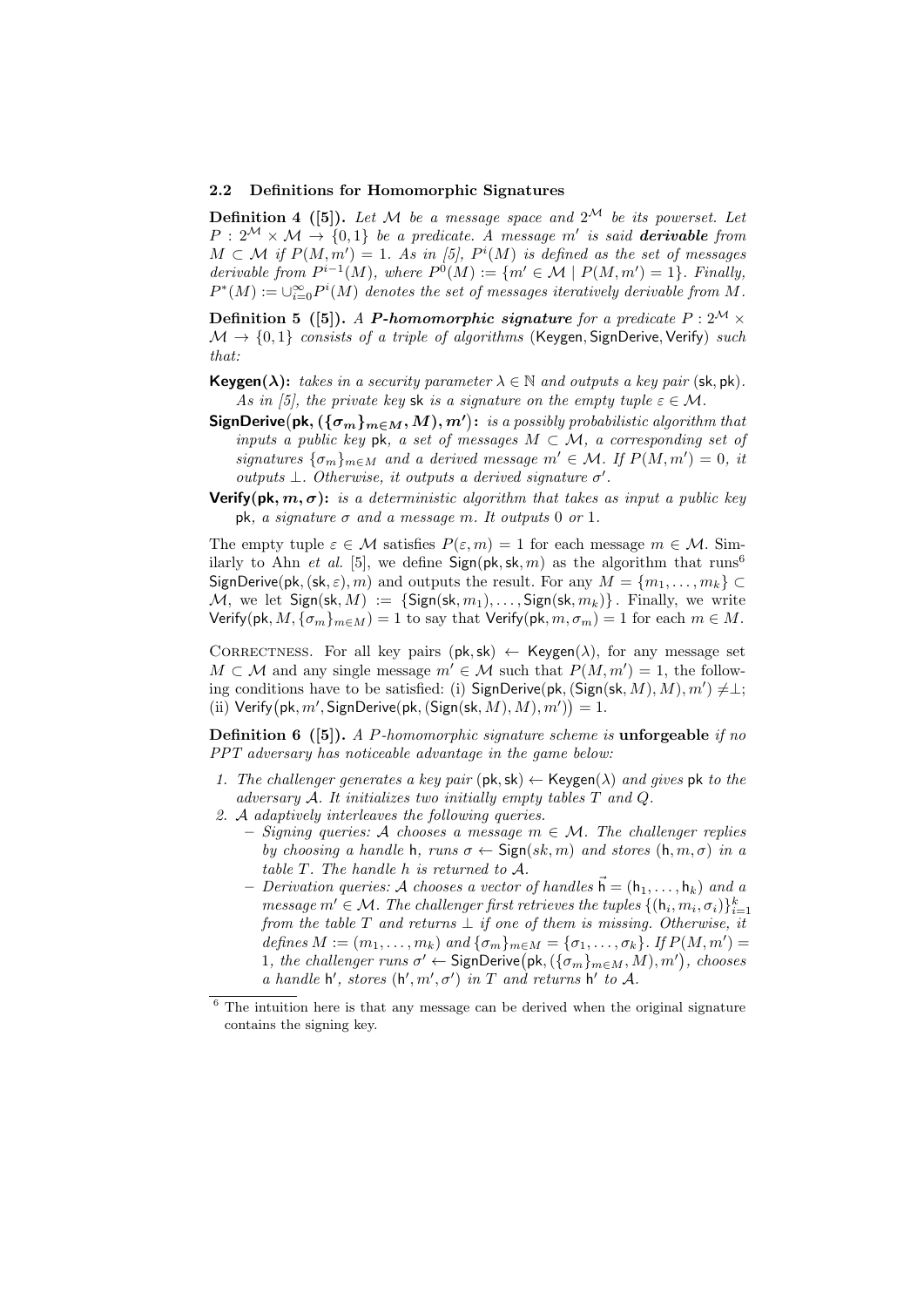- Reveal queries: A chooses a handle h. If no entry of the form  $(h, m', \sigma')$ exists in T, the challenger returns  $\perp$ . Otherwise, it returns  $\sigma'$  to A and adds  $(m', \sigma')$  to the set Q.
- 3. The adversary A outputs a pair  $(\sigma', m')$  and wins if: (i) Verify(pk,  $m', \sigma'$ ) = 1; (ii) If  $M \subset \mathcal{M}$  is the set of messages in Q, then  $m' \notin P^*(M)$ .

Ahn *et al.* [5] considered a strong notion of unconditional privacy that requires the inability of distinguishing derived signatures from original ones, even when these are given along with the private key. In [5], it was showed that, if a scheme is strongly context hiding, then Definition 6 can be simplified by only providing the adversary with an ordinary signing oracle.

As noted in [6], specific applications may require an even stronger definition. The following definition makes sense when homomorphic signatures are randomizable and/or the verifier accepts several distributions of valid signatures.

Definition 7 ([6]). An homomorphic signature (Keygen, Sign, SignDerive, Verify) is **completely context hiding** for the predicate P if, for all key pairs (pk, sk)  $\leftarrow$ Keygen( $\lambda$ ), for all message sets  $M \subset \mathcal{M}^*$  and all messages  $m' \in \mathcal{M}$  such that  $P(M, m') = 1$ , for all signatures  $\{\sigma_m\}_{m \in M}$  such that Verify(pk,  $M, \{\sigma_m\}_{m \in M}$ ) = 1, the distribution  $\big\{(\mathsf{sk},\ \{\sigma_m\}_{m\in M},\ \mathsf{Sign}(\mathsf{sk}, m'))\big\}_{sk,M,m'}$  is statistically close to the distribution of  $\big\{ \big(\mathsf{sk}, \{\sigma_m\}_{m\in M}, \mathsf{SignDerive}\big(\mathsf{pk},(\{\sigma_m\}_{m\in M}, M), m'\big)\big) \big\}_{sk,M,m'}$  .

We will be interested in HH-AOS systems, which can be seen as P-homomorphic signatures for superset predicates: namely, for any two messages  $\mathsf{Msg}_1, \mathsf{Msg}_2 \in \mathcal{M}$ , we have  $P(\mathsf{Msg}_1, \mathsf{Msg}_2) = 1 \iff \mathsf{Msg}_1 \subseteq \mathsf{Msg}_2$ . Note that a completely context-hiding homomorphic signature for superset predicates immediately implies a HH-AOS scheme satisfying a stronger privacy property than Definition 3.

In particular, our construction immediately implies an ordinary (i.e., nonhistory-hiding) AOS scheme that allows signing ordered tuples while enjoying a stronger form of privacy than in [37]. For example, if we consider the generic AOS [37], which builds on any digital signature, a signature on a vector  $(m_1, \ldots, m_n)$  is a sequence  $(\sigma_0, pk_1, \ldots, \sigma_n, pk_n, sk_n)$  where  $\sigma_i = \mathsf{Sign}(sk_i,$  $(m_{i+1}||pk_{i+1})$  for each  $i \in \{0, \ldots, n-1\}$ ,  $\{pk_i\}_{i=1}^n$  are fresh public keys generated by the signing algorithm and  $(pk_0, sk_0)$  is the long term key pair of the scheme. This construction is clearly not completely context-hiding because auxiliary public keys  $\{pk_i\}_{i=1}^n$  appear in an original signature and all its derivatives.

Non-generic AOS schemes can be derived from specific HIBE schemes like the one of Boneh, Boyen and Goh [15] but, in the standard model, the public parameters have length linear in the maximal length of signed messages. For the time being, the only known way to construct a fully secure AOS without having to fix a pre-determined maximal message length is to apply Naor's IBE-to-signature transformation [17] to an unbounded HIBE scheme [38]. Unfortunately, the security proof will probably rely on the dual system technique [49] (see also [29]) which is hardly compatible with the privacy notion of Definition 7. The reason is that this technique involves several computationally indistinguishable classes of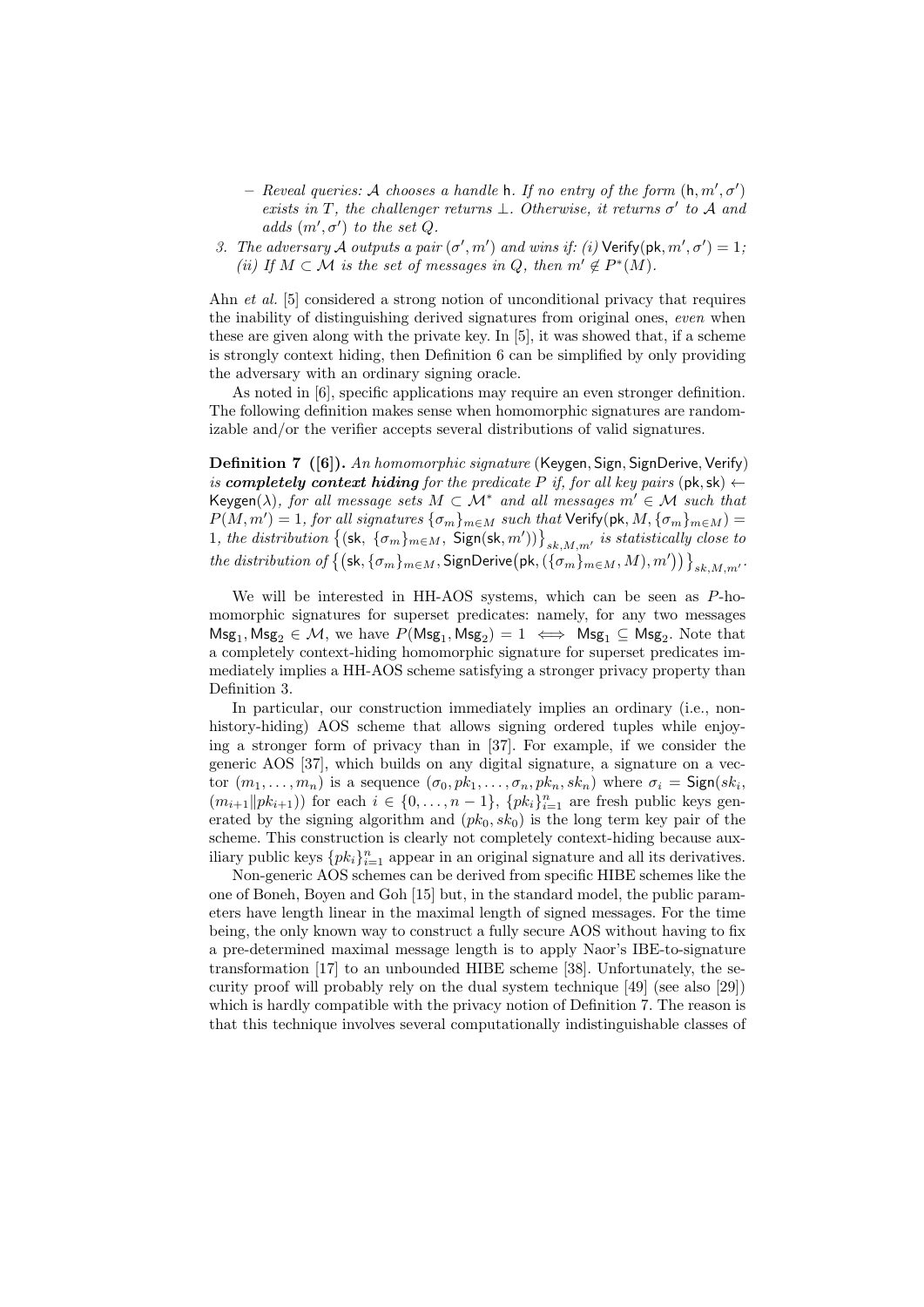signatures satisfying the same equations although they have different distributions. The difficulty is that there is usually no way to publicly modify the class that a given signature belongs to, so that a signature and its derivatives must be of the same class. Hence, for any original signatures  ${\{\sigma_m\}}_{m\in M}$  outside the range of Sign(sk, .), Definition 7 cannot be satisfied.

In contrast, using any completely context-hiding HH-AOS, we can obtain —seemingly for the first time— a completely context-hiding AOS scheme in the sense of Definition 7, which hides all information about the derivation history of a signature on an ordered tuple. The construction is detailed in the full version of the paper [39].

#### 2.3 Programmable Hash Functions

A group hash function  $H = (PHF.Gen, PHF.Eval)$  is a pair of algorithms such that, for a security parameter  $\lambda \in \mathbb{N}$ , a key  $\kappa \leftarrow$  PHF. Gen( $\lambda$ ) is generated by the key generation algorithm. This key is used to evaluate the deterministic evaluation algorithm that, on input of a string  $X \in \{0,1\}^L$ , computes a hash value  $H_{\kappa,\mathbb{G}}(X) = \text{PHF.Eval}(\kappa,X) \in \mathbb{G}$ , where  $\mathbb{G}$  is a cyclic abelian group.

**Definition 8** ([33]). A group hash function  $H_G$ :  $\{0,1\}^* \to G$  is  $(m, n, \gamma, \delta)$ programmable if there exist PPT algorithms (PHF.TrapGen, PHF.TrapEval) such that:

- $-$  For generators  $g, h \in \mathbb{G}$ , the trapdoor key generation algorithm  $(\kappa', t\kappa) \leftarrow$ PHF. TrapGen $(\lambda, g, h)$  outputs a key  $\kappa'$  and a trapdoor tk such that, for any  $X \in \{0,1\}^L$ ,  $(a_X, b_X) \leftarrow$  PHF. TrapEval $(tk, X)$  produces integers  $a_X$ ,  $b_X$  such that  $H_{\kappa', \mathbb{G}}(X) = \text{PHF.Eval}(\kappa', X) = g^{a_X} h^{b_X}.$
- $-$  For all  $g, h \in \mathbb{G}$  and for  $\kappa \leftarrow$  PHF.  $\widetilde{\mathsf{Gen}}(\lambda), \ (\kappa', tk) \leftarrow$  PHF. TrapGen $(\lambda, g, h),$ the distributions of  $\kappa$  and  $\kappa'$  are statistically  $\gamma$ -close to each other.
- $-$  For all generators  $g, h \in \mathbb{G}$  and all keys  $\kappa'$  produced by PHF. TrapGen, for all  $X_1, \ldots, X_m \in \{0,1\}^L, Z_1, \ldots, Z_n \in \{0,1\}^L$  such that  $X_i \neq Z_j$ , the corre- $\mathit{sponding}\left(a_{X_i},b_{X_i}\right) \leftarrow \mathsf{PHF}.\mathsf{TrapEval}(tk,X_i) \; \mathit{and}\left(a_{Z_i},b_{Z_i}\right) \leftarrow \mathsf{PHF}.\mathsf{TrapEval}(tk,$  $Z_i$ ) are such that

$$
Pr[b_{X_1} = \dots = b_{X_m} = 0 \land b_{Z_1}, \dots, b_{Z_n} \neq 0] \geq \delta,
$$

where the probability is taken over the trapdoor tk produced along with  $\kappa'$ .

The hash function of [48] hashes L-bit strings  $M = m_1 \cdots m_L \in \{0,1\}^L$  by mapping them to  $H_{\kappa,\mathbb{G}}(M) = h_0 \cdot \prod_{i=1}^L h_i^{m_i}$  using public group elements  $(h_0,\ldots,h_L)$ . This function is known [48] to be a  $(1, n, 0, \delta)$ -programmable hash function where  $\delta = 1/(8n(L+1))$ , for any polynomial n. Using a different technique, Hofheinz and Kiltz [33] increased the probability  $\delta$  to  $O(1/(n\sqrt{L}))$ .

#### 2.4 Hardness Assumption

We consider bilinear maps  $e : \mathbb{G} \times \mathbb{G} \to \mathbb{G}_T$  over groups of prime order p. In these groups, we assume the intractability of the following problem.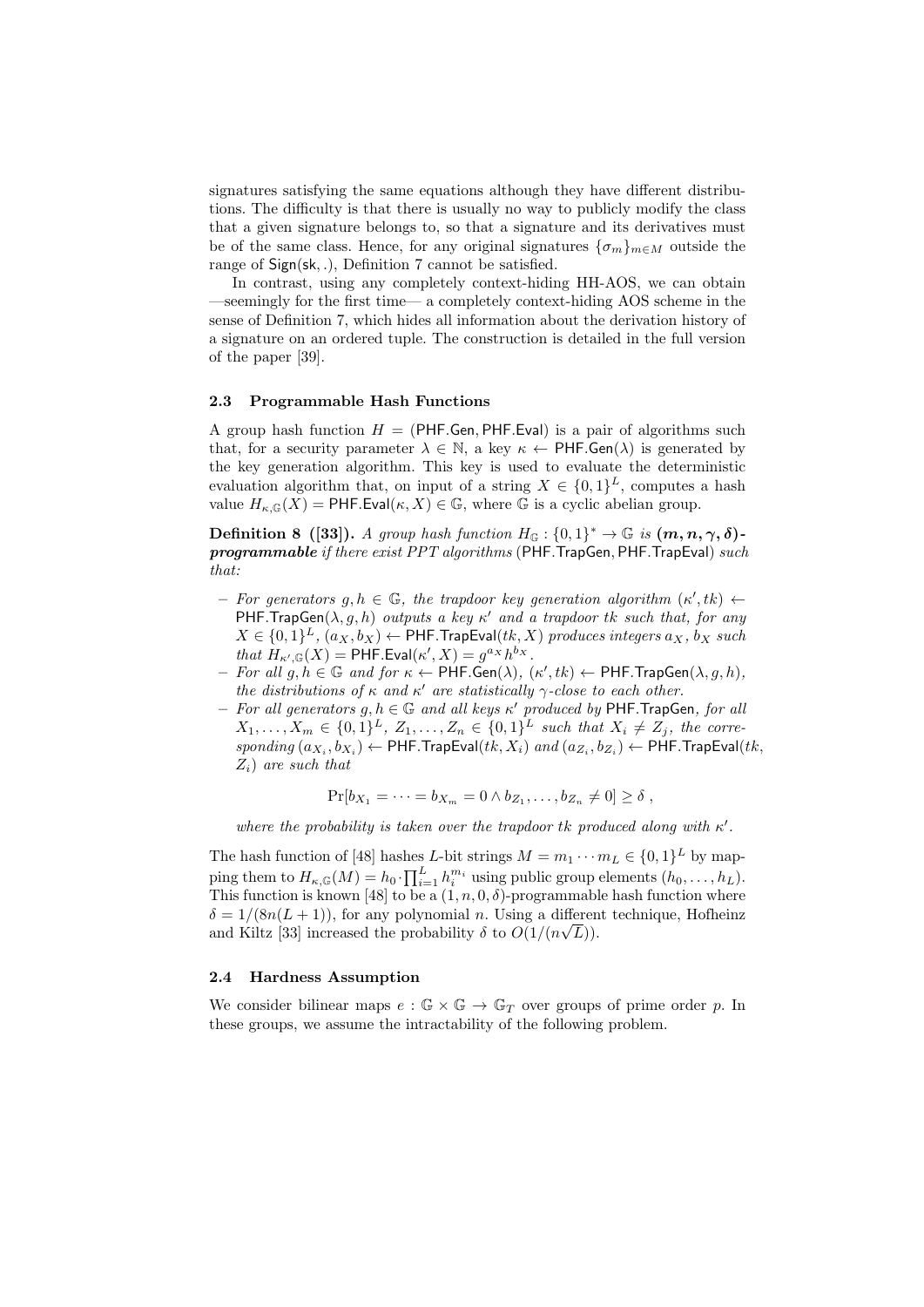**Definition 9** ([16]). The Decision Linear Problem (DLIN) in a group  $\mathbb{G}$ of prime order p is, given  $(g^a, g^b, g^{ac}, g^{bd}, \eta)$ , with  $a, b, c, d \stackrel{R}{\leftarrow} \mathbb{Z}_p$ , to decide if  $\eta = g^{c+d}$  or  $\eta \in_R \mathbb{G}$ .

#### 2.5 Structure-Preserving Signatures Secure Against Random Message Attacks

Structure-preserving signatures [1, 2] (SPS) are signature schemes where messages, signatures and public keys all consist of elements of an abelian group over which a bilinear map is efficiently computable. In addition, the verification algorithm proceeds by testing the validity of pairing product equations (as defined in Appendix A).

We use structure-preserving signatures satisfying a relaxed security notion, where the adversary obtains signatures on messages it has no control on. In the following syntax, a structure-preserving signature is a tuple of efficient algorithms (Setup,Keygen, Sign, Verify) where, on input of a security parameter, Setup produces common public parameters gk (which typically specify the chosen bilinear groups) to be used by all other algorithms. As for algorithms Keygen, Sign and Verify, they operate as in an ordinary digital signatures.

In our construction, we need an SPS scheme that satisfies a notion of extended random-message security defined by Abe et al. [3]. In the definition hereunder, M denotes an efficient message sampler that takes as input common public parameters gk and outputs a message m as well as the random coins  $\tau$  used to sample it. In short, the definition requires the scheme to remain unforgeable even if the adversary obtains the random coins of M.

Definition 10 ([3]). A signature scheme (Setup, Keygen, Sign, Verify) provides extended random-message security (or XRMA security) with respect to a message sampler M if, for any PPT adversary A and any polynomial  $q \in$  $\mathsf{poly}(\lambda)$ , the adversary's advantage is negligible in the following game.

- 1. The challenger runs  $g\mathsf{k} \leftarrow \mathsf{Setup}(\lambda)$  and  $(\mathsf{pk}, \mathsf{sk}) \leftarrow \mathsf{Keygen}(g\mathsf{k})$ . For  $j = 1$  to q, the challenger runs  $(m_j, \tau_j) \leftarrow \mathcal{M}(gk)$  and computes  $\sigma_j \leftarrow \text{Sign}(\textsf{gk},\textsf{sk}, m_j)$ . The adversary is given  $(\mathsf{g}\mathsf{k},\mathsf{pk},\{(m_j,\tau_j,\sigma_j)\}_{j=1}^q)$
- 2. The adversary A halts and outputs a pair  $(m^*, \sigma^*)$ . It is declared successful if Verify(gk, pk,  $m^*$ ,  $\sigma^*$ ) = 1 and  $m^* \notin \{m_1, \ldots, m_q\}$ . As usual,  $\mathcal{A}$ 's advantage is its probability of success taken over all coin tosses.

As in [3], we will need an XRMA-secure SPS scheme where  $\tau$  contains the discrete logarithms of the group elements that  $m$  is made of.

# 3 An Efficient HH-AOS Scheme

The scheme's design is motivated by [6] to construct a homomorphic subset signature, which is exactly the dual primitive of HH-AOS. Like the ring signature of [7], the scheme is also inspired by the Lewko-Waters unbounded HIBE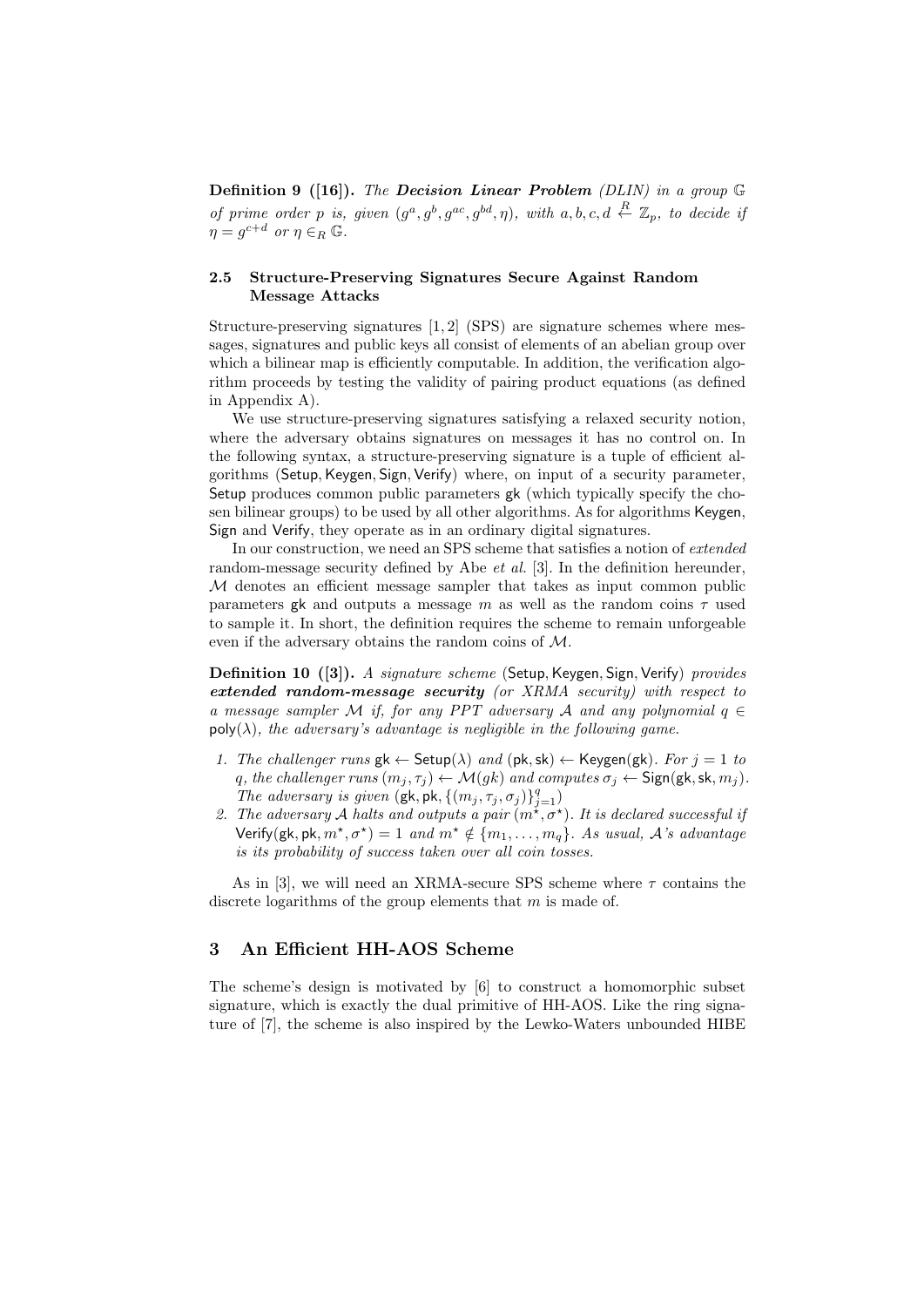system [38] in that the signature derivation algorithm implicitly transforms an n-out-of-n additive secret sharing into a  $(n+1)$ -out-of- $(n+1)$  additive sharing of the same secret. This transformation actually takes place in the exponent as the shares themselves are not directly available to the derivation algorithm. Lewko and Waters [38] used a similar technique in the key delegation algorithm of their HIBE scheme. However, we depart from [38] in that the construction relies on the partitioning paradigm (i.e., the reduction is unable to sign certain messages that are used to solve a hard problem in the reduction) rather than the dual system approach. The reason is that, as pointed out in [6], the latter makes it harder to construct completely context-hiding schemes.

The construction relies on the properties of the hash function of [48]. A programmable hash function [33] maps a message  $m$  to a group element so that the discrete logarithm of  $H_{\mathbb{G}}(m) \in \mathbb{G}$  may be available with some probabilities. The hash function of [48] maps a L-bit string  $m \in \{0,1\}^L$  to the group element  $H_{\mathbb{G}}(m) = h_0 \cdot \prod_{i=1}^{L} h_i^{m[i]}$ , for uniformly distributed public group elements  $(h_0, \ldots, h_L) \in_R \widetilde{\mathbb{G}^{L+1}}$ . For any  $m \in \{0,1\}^L$ , it is possible to relate  $H_{\mathbb{G}}(m)$  to exponents  $a_m, b_m \in \mathbb{Z}_p$  such that  $H_{\mathbb{G}}(m) = g^{a_m} h^{b_m}$ . As defined in [33], a  $(m, n)$ -programmable hash function is a hash function such that, for all  $X_1, \ldots, X_m \in \{0,1\}^L$ ,  $Z_1, \ldots, Z_n \in \{0,1\}^L$  with  $X_i \neq Z_j$ , the probability that  $\bigwedge_{i=1}^m b_{X_i} = 0$  and  $\bigwedge_{j=1}^n b_{Z_j} \neq 0$  is non-negligible.

It is known [48] that Waters' hash function is  $(1, q)$ -programmable with probability  $1/8q(L+1)$ . If this hash function is used to instantiate the Boneh *et al.* signatures [19] (for which a signature on m consists of  $H_{\mathbb{G}}(m)^{sk}$ , where sk is the private key), this allows proving its one-time security (i.e., its security in a game where the adversary is only allowed one signing query) in the standard model: the adversary's unique signing query  $m$  is answered by computing  $H_{\mathbb{G}}(m)^{sk} = (g^{sk})^{a_m}$  from the public key  $g^{sk}$  if  $b_m = 0$ . If the adversary forges a signature on  $m^*$  such that  $b_{m^*} \neq 0$ , the reduction can extract  $h^{sk}$  and solve a Diffie-Hellman instance.

Our idea is to sign a set  $\mathsf{Msg} = \{m_i\}_{i=1}^n$  by generating a fresh one-time key pair  $(x, g^x) \in \mathbb{Z}_p \times \mathbb{G}$  for a BLS-type signature. The one-time public key  $X = g^x$ is certified using the long-term key of a structure-preserving signature. Finally,  $\mathsf{Msg} = \{m_i\}_{i=1}^n$  is signed by picking  $\omega_1, \ldots, \omega_n \stackrel{R}{\leftarrow} \mathbb{Z}_p$  such that  $\sum_{i=1}^n \omega_i = x$  and generating pairs  $(\sigma_{i,1}, \sigma_{i,2}) = (H_{\mathbb{G}}(m_i)^{\omega_i}, g^{\omega_i})$ , so that the verifier can check that  $\prod_{i=1}^n \sigma_{i,2} = X$  and  $e(\sigma_{i,1}, g) = e(H_{\mathbb{G}}(m_i), \sigma_{i,2})$  for each i. This allows anyone to publicly add new elements to the set by transforming the sharing  $\{\omega_i\}_{i=1}^n$  into a new sharing  $\{\omega_i'\}_{i=1}^{n+1}$  of the same value. At the same time, it will be infeasible to publicly remove elements from the signed set.

To guarantee the full context-hiding security, we refrain from letting  $(\sigma_{i,1}, \sigma_{i,2})$ appear in clear and replace them by perfectly-hiding Groth-Sahai commitments to  $(\sigma_{i,1}, \sigma_{i,2})$  along with NIWI randomizable proofs (which are recalled Appendix A) showing that committed values satisfy the appropriate relations.

In the notations hereunder, for any  $h \in \mathbb{G}$  and any vector of group elements  $\vec{g} = (g_1, g_2, g_3) \in \mathbb{G}^3$ , the vector  $(e(h, g_1), e(h, g_2), e(h, g_3)) \in \mathbb{G}_T^3$  is denoted by  $E(h, \vec{q}).$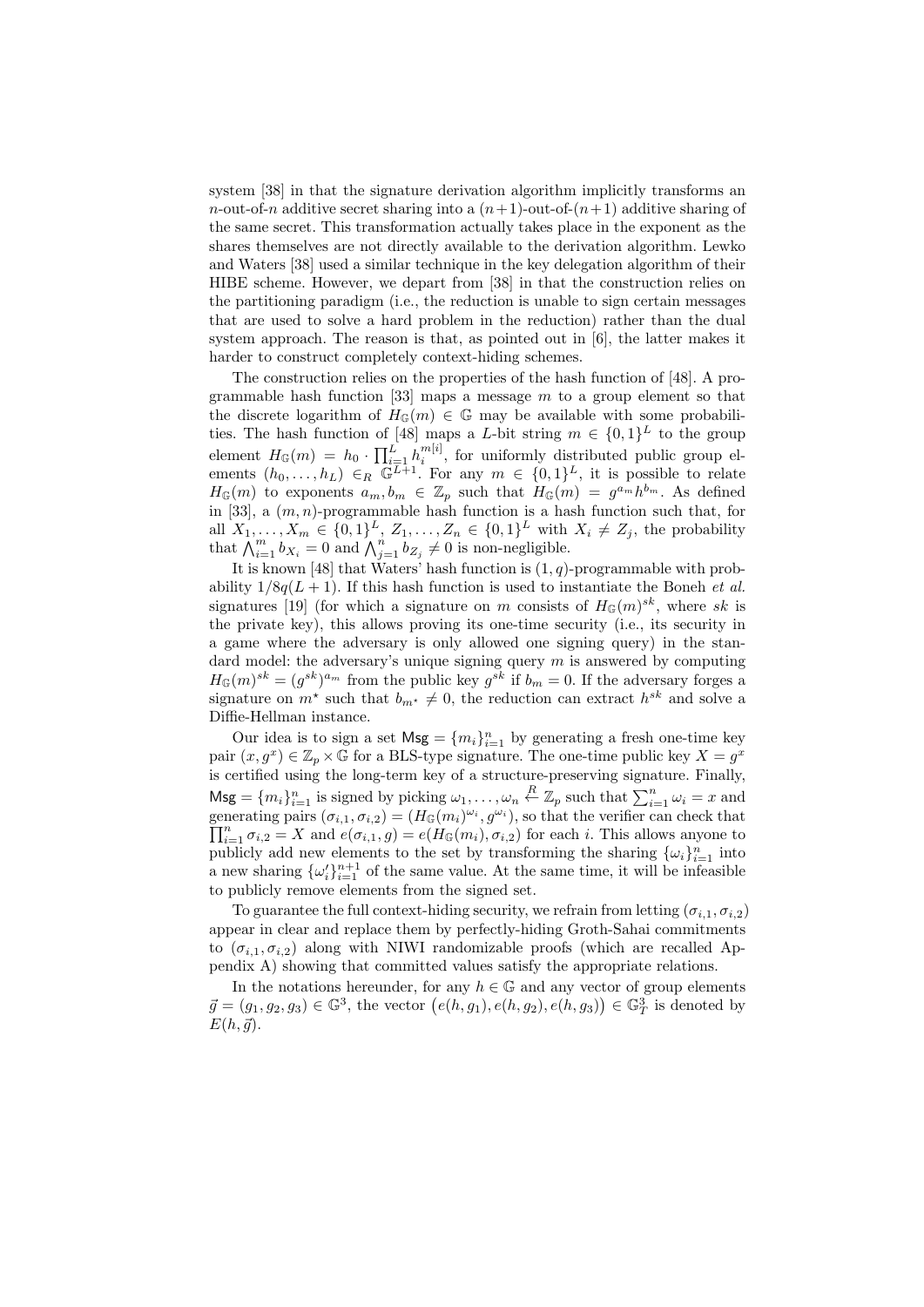## Keygen $(\lambda)$ :

- 1. Choose a SPS scheme  $\Pi^{\rm SPS} =$  (Setup, Keygen, Sign, Verify) allowing to sign messages consisting of a single group element. We denote by  $\ell_{\text{SDS}}$  and  $v_{\rm sos}$  the number of group elements per signature and the number of verification equations, respectively, in this scheme. Generate common parameter gk  $\leftarrow \Pi^{\rm SPS}$ . Setup $(\lambda)$  and a key pair  $(s k_{\sf sys}, \it pk_{\sf sys}) \leftarrow \Pi^{\rm SPS}$ . Keygen $(\sf g k)$ for this scheme. We assume that  $g_k$  includes the description of bilinear groups  $(\mathbb{G}, \mathbb{G}_T)$  or prime order  $p > 2^{\lambda}$  with a generator  $g \in_R \mathbb{G}$ .
- 2. Generate a Groth-Sahai CRS  $\mathbf{f} = (\vec{f}_1, \vec{f}_2, \vec{f}_3)$  for the perfect witness indistinguishability setting. Namely, choose  $f_1 = (f_1, 1, g), f_2 = (1, f_2, g)$ , and  $\vec{f}_3 = \vec{f}_1^{\xi_1} \cdot \vec{f}_2^{\xi_2} \cdot (1, 1, g)^{-1}$ , with  $f_1, f_2 \stackrel{R}{\leftarrow} \mathbb{G}, \xi_1, \xi_2 \stackrel{R}{\leftarrow} \mathbb{Z}_p$ .
- 3. Choose a vector  $(h_0, h_1, \ldots, h_L) \stackrel{R}{\leftarrow} \mathbb{G}^{L+1}$  which defines the function  $H_{\mathbb{G}}: \{0,1\}^L \to \mathbb{G}$  that maps any  $m \in \{0,1\}^L$  to  $H_{\mathbb{G}}(m) = h_0 \cdot \prod_{i=1}^L h_i^{m[i]}$ . The public key is defined to be  $pk := (gk, f, pk_{sps}, \{h_i\}_{i=0}^L)$  and the private

key is  $\mathsf{sk} := sk_{\mathsf{sps}}$ . The public key defines  $\mathcal{E} = \{0, 1\}^L$ .

- **Sign(sk, Msg):** on input of a message  $\textsf{Msg} = \{m_i\}_{i=1}^n$ , where  $m_i \in \{0,1\}^L$  for each i, and the private key  $sk = sk_{\text{sps}}$ , do the following.
	- 1. Generate a one-time public key  $X = g^x$ , with  $x \stackrel{R}{\leftarrow} \mathbb{Z}_p$ , and a Groth-Sahai commitment  $\vec{C}_X = (1, 1, X) \cdot \vec{f}_1^{r_X} \cdot \vec{f}_2^{s_X} \cdot \vec{f}_3^{t_X}$ , with  $r_X, s_X, t_X \stackrel{R}{\leftarrow} \mathbb{Z}_p$ .
	- 2. Generate a structure-preserving signature  $(\theta_1, \ldots, \theta_{\ell_{\text{sps}}}) \in \mathbb{G}^{\ell_{\text{sps}}}$  on the group element  $X \in \mathbb{G}$ . Then, for each  $j \in \{1, \ldots, \ell_{\sf sys}\}\,$ , generate commitments  $\vec{C}_{\theta_j} = (1, 1, \theta_j) \cdot \vec{f_1}^{r_{\theta_j}} \cdot \vec{f_2}^{s_{\theta_j}} \cdot \vec{f_3}^{t_{\theta_j}}$ . Finally, generate NIWI arguments  $\{\vec{\pi}_{\mathsf{sps},j}\}_{j=1}^{\nu_{\mathsf{sps}}}$  showing that committed variables  $(X, {\{\theta_j\}}_{j=1}^{\ell_{\mathsf{sps}}})$ satisfy the verification equations of the structure-preserving signature.
	- 3. Choose  $\omega_1, \ldots, \omega_n \stackrel{R}{\leftarrow} \mathbb{Z}_p$  subject to the constraint  $\sum_{i=1}^n \omega_i = x$ . Then, for  $i = 1$  to n, compute  $(\sigma_{i,1}, \sigma_{i,2}) = (H_{\mathbb{G}}(m_i)^{\omega_i}, g^{\omega_i})$ , where the messages are indexed in some pre-determined lexicographical order.<sup>7</sup> Then, for each  $i \in \{1, \ldots, n\}$ , compute Groth-Sahai commitments

$$
\vec{C}_{\sigma_{i,1}} = (1, 1, \sigma_{i,1}) \cdot \vec{f}_1^{r_{i,1}} \cdot \vec{f}_2^{s_{i,1}} \cdot \vec{f}_3^{t_{i,1}},
$$
  

$$
\vec{C}_{\sigma_{i,2}} = (1, 1, \sigma_{i,2}) \cdot \vec{f}_1^{r_{i,2}} \cdot \vec{f}_2^{s_{i,2}} \cdot \vec{f}_3^{t_{i,2}}
$$

to  $\{(\sigma_{i,1}, \sigma_{i,2})\}_{i=1}^n$ . Next, generate a NIWI argument  $\vec{\pi}_i$  that  $e(\sigma_{i,1}, g)$  =  $e(H_{\mathbb{G}}(m_i), \sigma_{i,2})$ . This argument is

$$
(\pi_{i,1}, \pi_{i,2}, \pi_{i,3}) = (g^{r_{i,1}} H_{\mathbb{G}}(m_i)^{-r_{i,2}}, g^{s_{i,1}} H_{\mathbb{G}}(m_i)^{-s_{i,2}}, g^{t_{i,1}} H_{\mathbb{G}}(m_i)^{-t_{i,2}})
$$

and satisfies the equation

$$
E(g, \vec{C}_{\sigma_{i,1}}) = E(H_{\mathbb{G}}(m_i), \vec{C}_{\sigma_{i,2}}) \cdot E(\pi_{i,1}, \vec{f}_1) \cdot E(\pi_{i,2}, \vec{f}_2) \cdot E(\pi_{i,3}, \vec{f}_3) \quad (1)
$$

<sup>7</sup> This follows an observation by Naor and Teague [44] who used lexicographical ordering to make sure that the representation does not depend on the order of insertions.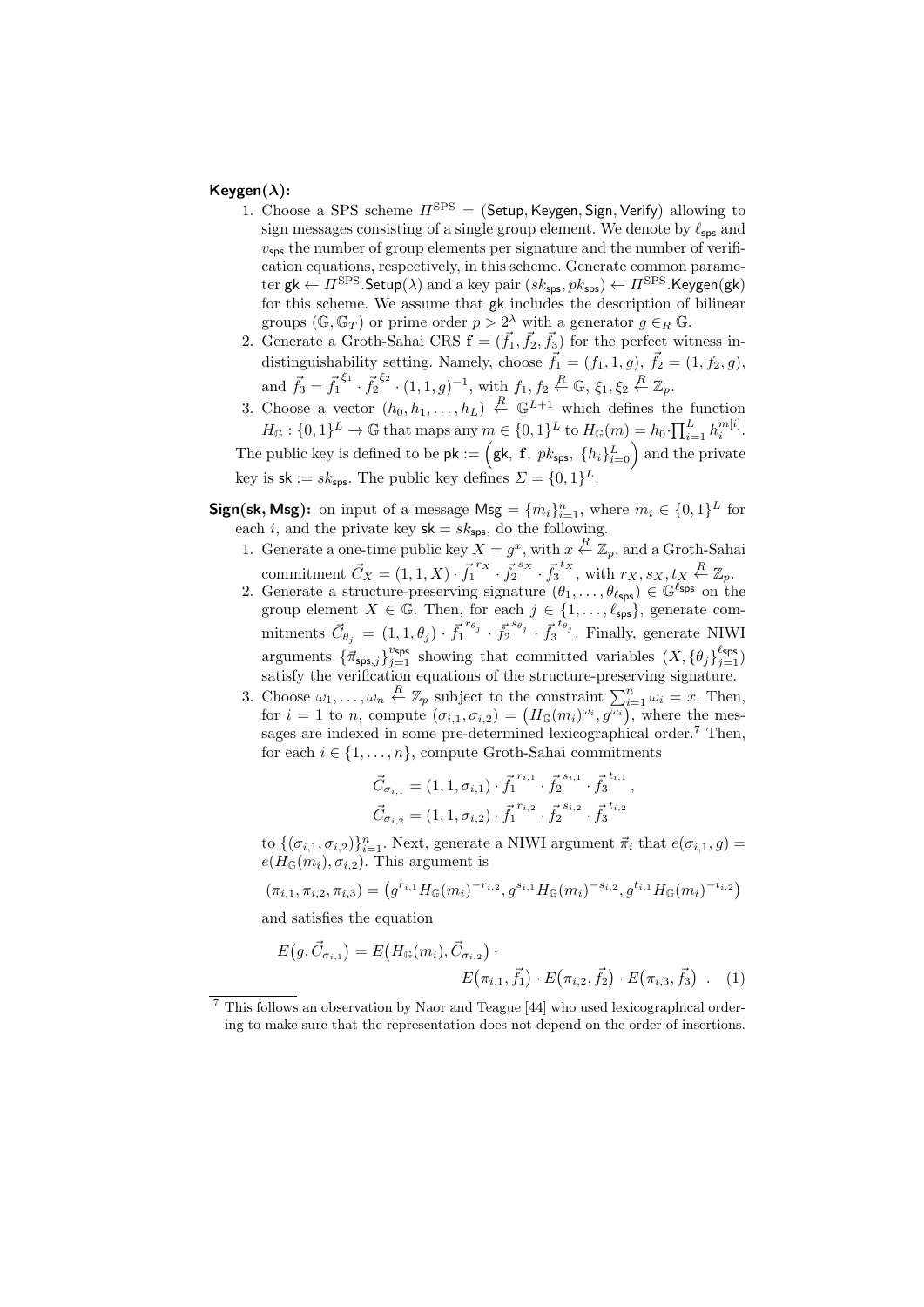4. Finally, generate a NIWI proof  $\vec{\pi}_{sum}$  that  $X = \prod_{i=1}^{n} \sigma_{i,2}$ . This proof is

$$
(\pi_{s,1}, \pi_{s,2}, \pi_{s,3}) = (g^{r_X - \sum_{i=1}^n r_{i,2}}, g^{s_X - \sum_{i=1}^n s_{i,2}}, g^{t_X - \sum_{i=1}^n t_{i,2}})
$$
 (2)

which satisfies  $E(g, \vec{C}_X \cdot \prod_{i=1}^n \vec{C}_{\sigma_{i,2}}^{-1}) = E(\pi_{s,1}, \vec{f}_1) \cdot E(\pi_{s,2}, \vec{f}_2) \cdot E(\pi_{s,3}, \vec{f}_3).$ Return  $\sigma = \left( \vec{C}_X, \{\vec{C}_{\theta_j}\}_{j=1}^{\ell_{\text{sps}}}, \{\vec{\pi}_{\text{sps},j}\}_{j=1}^{\nu_{\text{sps}}}, \{(m_i, \vec{C}_{\sigma_{i,1}}, \vec{C}_{\sigma_{i,2}}, \vec{\pi}_i)\}_{i=1}^n, \ \vec{\pi}_{sum}\right).$ 

- SignDerive(pk,  $(\sigma, \text{Msg})$ , Msg'): given the original message Msg =  $\{m_i\}_{i=1}^n$ , return  $\perp$  if  $\mathsf{Msg}' \neq \mathsf{Msg} \cup \{m'\}$  for some  $m' \in \Sigma$ . Otherwise, parse  $\sigma$  as above and do the following.
	- 1. Choose  $\omega'_1, \ldots, \omega'_{n+1}$  $\overset{R}{\leftarrow} \mathbb{Z}_p$  subject to the constraint  $\sum_{i=1}^{n+1} \omega'_i = 0$ . For each index  $i \in \{1, \ldots, n\}$ , compute updated Groth-Sahai commitments  $\vec{C}'_{\sigma_{i,1}} = (1, 1, H(m_i)^{\omega'_i}) \cdot \vec{C}_{\sigma_{i,1}}$  and  $\vec{C}'_{\sigma_{i,2}} = (1, 1, g^{\omega'_i}) \cdot \vec{C}_{\sigma_{i,2}}$ . Observe that the argument  $\vec{\pi}_i = (\pi_{i,1}, \pi_{i,2}, \pi_{i,3})$  still satisfies the equation  $E(g, \vec{C}'_{\sigma_{i,1}}) = E(H_{\mathbb{G}}(m_i), \vec{C}'_{\sigma_{i,2}}) \cdot E(\pi_{i,1}, \vec{f}_1) \cdot E(\pi_{i,2}, \vec{f}_2) \cdot E(\pi_{i,3}, \vec{f}_3)$  as it only depends on the randomness of commitments.
	- 2. Set  $\sigma_{n+1,1} = H_{\mathbb{G}}(m')^{\omega'_{n+1}}$  and  $\sigma_{n+1,2} = g^{\omega'_{n+1}}$ . Then, pick random  $r_{n+1,1}, s_{n+1,1}, t_{n+1,1} \stackrel{R}{\leftarrow} \mathbb{Z}_p$ ,  $r_{n+1,2}, s_{n+1,2}, t_{n+1,2} \stackrel{R}{\leftarrow} \mathbb{Z}_p$  and compute commitments

$$
\begin{aligned} \vec{C}'_{\sigma_{n+1,1}} &= (1,1,\sigma_{n+1,1}) \cdot \vec{f_1}^{r_{n+1,1}} \cdot \vec{f_2}^{s_{n+1,1}} \cdot \vec{f_3}^{t_{n+1,1}} \\ \vec{C}'_{\sigma_{n+1,2}} &= (1,1,\sigma_{n+1,2}) \cdot \vec{f_1}^{r_{n+1,2}} \cdot \vec{f_2}^{s_{n+1,2}} \cdot \vec{f_3}^{t_{n+1,2}} \end{aligned}
$$

as well as a NIWI argument  $\vec{\pi}_{n+1}$  showing that  $e(\sigma_{n+1,1}, g) = e(H_G(m)),$  $\sigma_{n+1,2}$ , which is obtained as

$$
(g^{r_{n+1,1}} \cdot H_{\mathbb{G}}(m')^{-r_{n+1,2}}, g^{s_{n+1,1}} \cdot H_{\mathbb{G}}(m')^{-s_{n+1,2}}, g^{t_{n+1,1}} \cdot H_{\mathbb{G}}(m')^{-t_{n+1,2}}).
$$

3. Update  $\vec{\pi}_{sum} = (\pi_{s,1}, \pi_{s,2}, \pi_{s,3})$  by computing

$$
\begin{aligned}\n\vec{\pi}'_{sum} &= (\pi'_{s,1}, \pi'_{s,2}, \pi'_{s,3}) \\
&= \left(\pi_{s,1} \cdot g^{-r_{n+1,2}}, \ \pi_{s,2} \cdot g^{-s_{n+1,2}}, \ \pi_{s,3} \cdot g^{-t_{n+1,2}}\right) \ .\n\end{aligned}
$$

Note that  $\vec{\pi}_{sum}'$  is a valid proof that  $X = \prod_{i=1}^{n+1} \sigma_{i,2}$  since  $\vec{\pi}_{sum}$  only depends on the randomness of commitments  $\vec{C}_X$ ,  $\{\vec{C}_{\sigma_{i,2}}\}_{i=1}^n$ , which have not been randomized at this point.

4. Re-randomize the commitments  $\vec{C}_X$ ,  $\{\vec{C}'_{\sigma_{i,1}}, \vec{C}'_{\sigma_{i,2}}\}_{i=1}^{n+1}$ ,  $\{\vec{C}_{\theta_j}\}_{j=1}^{\ell_{\text{SPs}}}$  and the proofs  $\{\vec{\pi}_{\mathsf{sps},j}\}_{j=1}^{v_{\mathsf{sps}}}, \{\vec{\pi}_i\}_{i=1}^{n+1}, \vec{\pi}'_{sum}$ . Let  $\vec{C}''_X$ ,  $\{\vec{C}''_{\sigma_{i,1}}, \vec{C}''_{\sigma_{i,2}}\}_{i=1}^{n+1}, \{\vec{C}''_{\theta_j}\}_{j=1}^{\ell_{\mathsf{sps}}}$ and the proofs  $\{\vec{\pi}_{\text{sps},j}''\}_{j=1}^{\text{vsps}}, \{\vec{\pi}_{i}''\}_{i=1}^{n+1}, \vec{\pi}_{sum}''$  be the re-randomized commitment and proofs. Note that, in all of these commitments and proofs, the underlying exponents have been updated.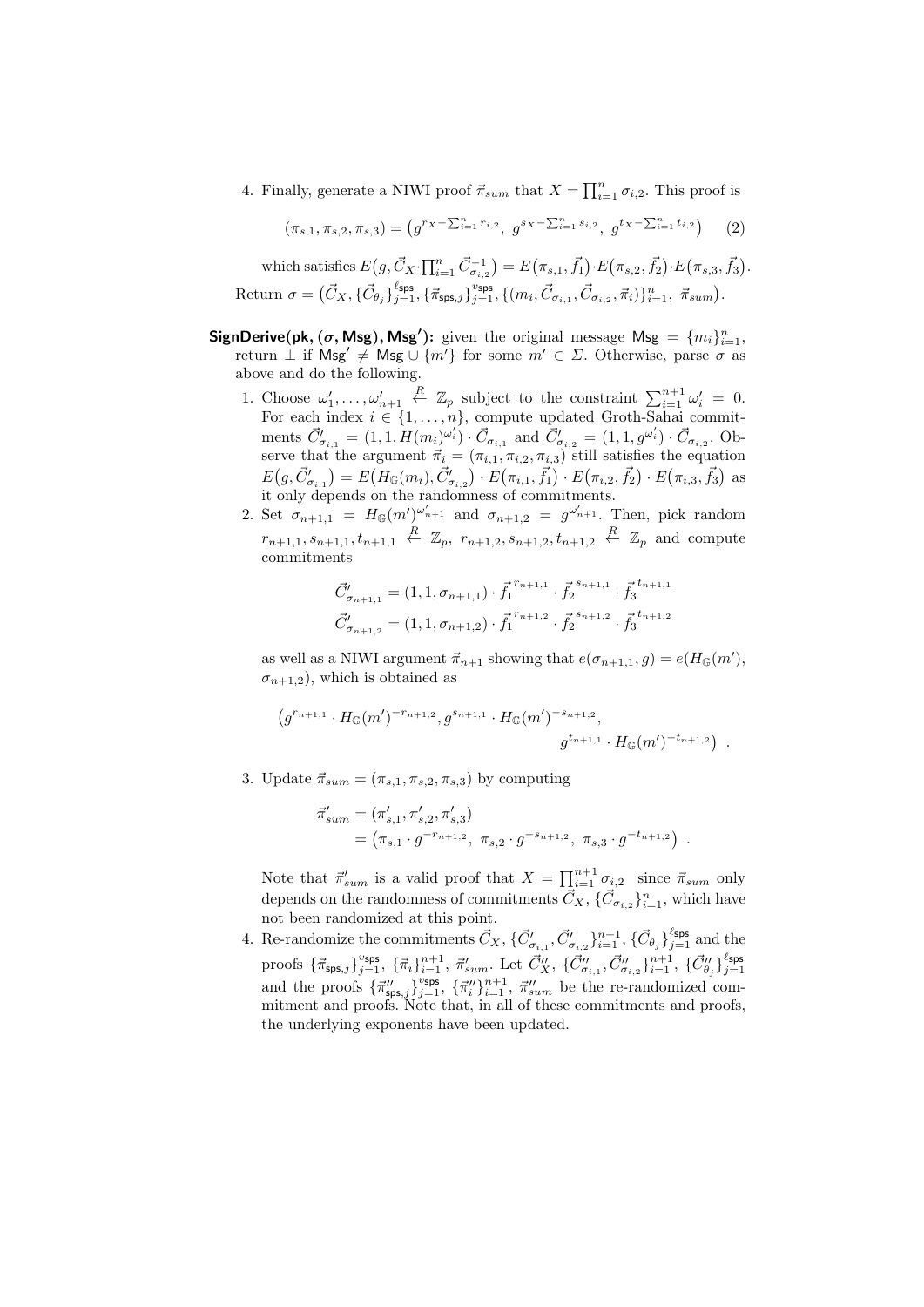Return  $\sigma' = \left( \vec{C}''_X, \{ \vec{C}''_{\theta_j} \}_{j=1}^{\ell_{\text{sps}}}, \{ \vec{\pi}''_{\text{sps},j} \}_{j=1}^{\nu_{\text{sps}}}, \{ (m_i, \vec{C}''_{\sigma_{i,1}}, \vec{C}''_{\sigma_{i,2}}, \vec{\pi}''_i) \}_{i=1}^{n+1}, \ \vec{\pi}''_{sum} \right)$ after having re-organized the indexation of  $\{(m_i, \vec{C}''_{\sigma_{i,1}}, \vec{C}''_{\sigma_{i,2}}, \vec{\pi}''_i)\}_{i=1}^{n+1}$  according to the lexicographical order for  $\{m_i\}_{i=1}^{n+1}$ .

**Verify(pk, Msg,**  $\sigma$ **):** given pk, and a message Msg =  $\{m_i\}_{i=1}^n$ , where  $m_i \in \Sigma$  for each i, parse  $\sigma$  as above. Return 1 iff the following checks all succeed.

- 1. Return 0 if  $\{\vec{\pi}_{\mathsf{sps},j}\}_{j=1}^{\text{vsps}}$  are not valid proofs that committed group elements  $(X, {\theta_j}_{j=1}^{\ell_{\text{sps}}})$  satisfy the verification equations of the structurepreserving signature.
- 2. Return 0 if, there exists  $i \in \{1, \ldots, n\}$  such that  $\vec{\pi}_i = (\pi_{i,1}, \pi_{i,2}, \pi_{i,3})$ does not satisfy (1).
- 3. Return 0 if  $\vec{\pi}_{sum} = (\pi_{s,1}, \pi_{s,2}, \pi_{s,3})$  is not a valid proof.

Note that message elements  $\{m_i\}_{i=1}^n$  can be omitted from the signature if the signature components  $\{(\vec{C}_{\sigma_{i,1}}, \vec{C}_{\sigma_{i,2}}, \vec{\pi}_i)\}_{i=1}^n$  are organized according to the lexicographical order of  $\{m_i\}_{i=1}^n$ .

As in [14], one can finalize the set and prevent any further insertions by adding a special message of the form "finalize $\#Msg$ " to the current message Msg, where #Msg denotes the cardinality of Msg. In this case, the verifier has to return 0 if Msg contains an element of the form "finalize $\Vert x$ ", where  $x \neq \#Msg-1$ . We also note that, as in [14], multi-sets can be supported by merely appending a nonce to each added message in order to ensure uniqueness.

The scheme is unconditionally completely context-hiding because, except  ${m_i}_{i=1}^n$  (which are re-ordered to appear in lexicographical order at each derivation), signatures only consist of perfectly hiding commitments and NIWI proofs. Moreover, in the WI setting, these are uniformly distributed in the space of valid proofs (as stressed in [32][Section 10]). Since these proofs are also perfectly randomizable at each derivation, the complete context-hiding property follows.

The unforgeability is proved under the DLIN assumption and the assumption that the underlying SPS scheme is XRMA-secure. In one step, the proof of Theorem 1 relies on the programmability of the Waters hash function [48].

The security proof assumes a theoretical upper bound  $n_{max}$  on the cardinality of sets to be signed. However, we emphasize that this bound does not affect the efficiency of the scheme whatsoever. In particular, the public key size is independent of  $n_{max}$  and only depends on the security parameter.

Theorem 1. The scheme is unforgeable assuming that the DLIN assumption holds in  $\mathbb G$  and that the structure-preserving signature is secure against extended random message attacks.

Proof. Since the scheme is completely context hiding, we can use a simplified definition where the adversary only interacts with a signing oracle. The proof uses a sequence of games where, for each  $i \in \{0, 1, 2\}$ ,  $S_i$  denotes the event that the adversary  $A$  wins in Game<sub>i</sub>.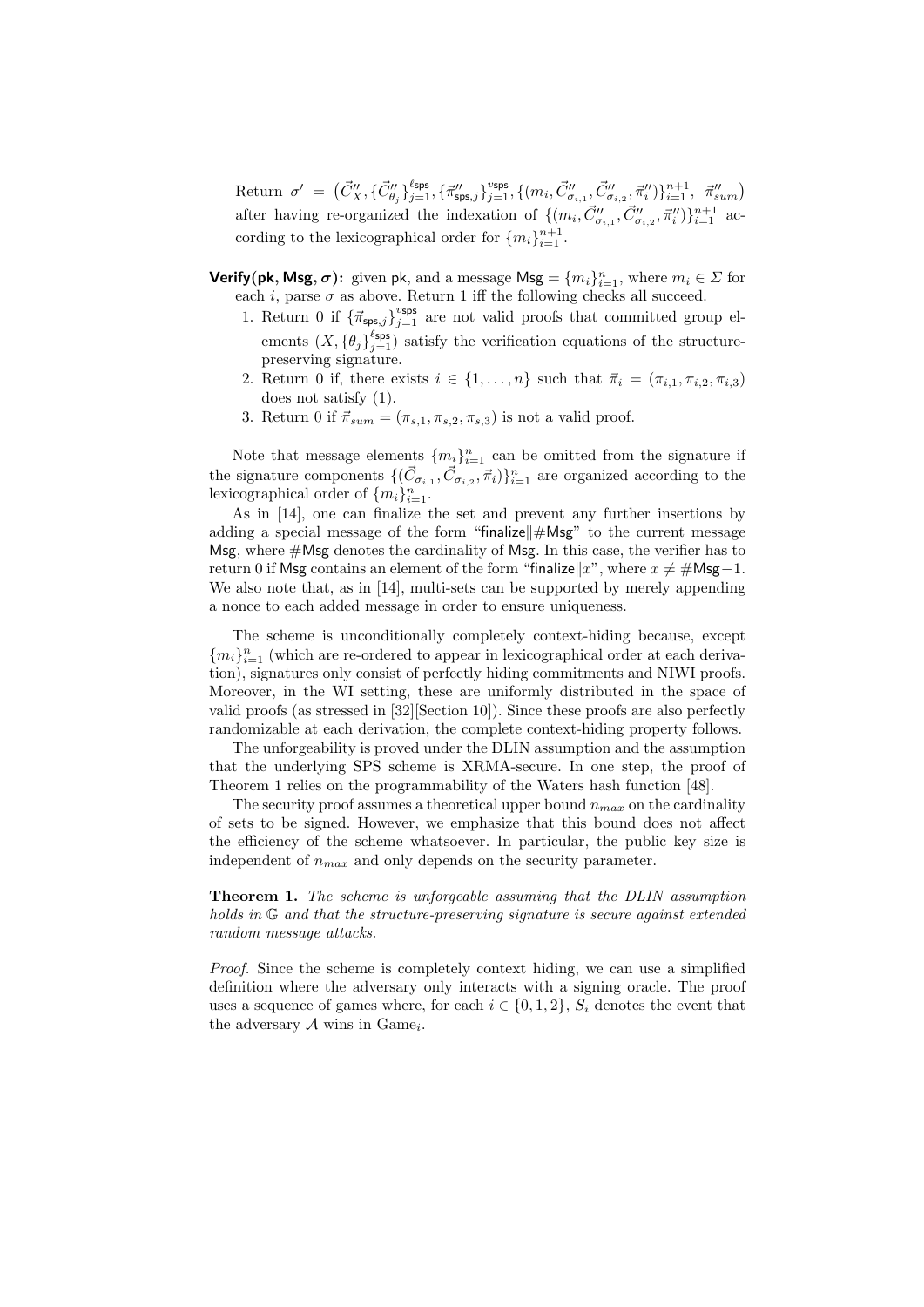- **Game**<sub>0</sub>: This game is the real game. We denote by  $S_0$  the event that the adversary  $A$  manages to output a successful forgery. By definition,  $A$ 's advantage is  $Pr[S_0]$ .
- **Game**<sub>1</sub>: We change the generation of the public key and choose  $\mathbf{f} = (\vec{f}_1, \vec{f}_2, \vec{f}_3)$ as a perfectly sound Groth-Sahai CRS, for which even an unbounded adversary cannot prove false statements. More precisely, the challenger  $\beta$  sets up  $\vec{f}_1 = (f_1, 1, g), \vec{f}_2 = (1, f_2, g)$  and  $\vec{f}_3 = \vec{f}_1^{\xi_1} \cdot \vec{f}_2^{\xi_2}$ , with  $f_1 = g^{\phi_1}$  and  $f_2 = g^{\phi_2}$ , for randomly chosen  $\phi_1, \phi_2, \xi_1, \xi_2 \stackrel{R}{\leftarrow} \mathbb{Z}_p$ . If this modification significantly increases the adversary's probability of success, we can build a distinguisher for the DLIN assumption (specifically, the DLIN distinguisher outputs 1 if the adversary is successful and a random bit otherwise). This implies that, under the DLIN assumption, this modification does not significantly affect A's behavior. We can thus write  $|\Pr[S_1] - \Pr[S_0]| \leq \mathbf{Adv}^{\text{DILIN}}(\mathcal{B})$ .
- **Game**<sub>2</sub>: In this game, we can explicitly use the discrete logarithms  $(\phi_1, \phi_2)$  =  $(\log_g(f_1), \log_g(f_2))$  that were defined in Game<sub>1</sub> since we are done with the DLIN assumption. When A outputs a forgery  $\sigma^*$ , the challenger B uses  $(\phi_1, \phi_2)$  to extract  $X^*$  from the Groth-Sahai commitment  $\vec{C}_X^*$  contained in  $\sigma^*$  (recall that, due to the modification introduced in Game<sub>1</sub>,  $\vec{C}_X^*$  is a perfectly binding commitment). We raise a failure event, called  $F_2$ , and let the challenger  $\beta$  abort if the extracted  $X^*$  was never involved in any signing query. Clearly, any occurrence of  $F_2$  immediately contradicts the extended random-message security of the SPS system as the adversary only gets to see structure-preserving signatures on uniformly distributed group elements X. The reduction is similar to that of [3, Theorem 3] and relies on the XRMA security of the underlying SPS scheme for the same reason.<sup>8</sup> We can thus write  $|\Pr[S_2] - \Pr[S_1]| \leq \Pr[F_2] \leq \mathbf{Adv}^{\text{XRMA-SPS}}(\mathcal{B}).$

In Game<sub>2</sub>, we will prove that, conditionally on  $\neg F_2$ , event  $S_2$  can only occur with negligible probability if the Diffie-Hellman assumption holds. Let  $(\sigma^*$ , Msg<sup>\*</sup> = { $m_1^*$ , ...,  $m_{n^*}^*$ }) denote A's forgery. If  $F_2$  does not occur, the group element  $X^*$ , which is extracted from the commitment  $\vec{C}_X^*$  contained in  $\sigma^*$ , was used by B in some signing query. Letting  $j \in \{1, ..., q\}$  denote the index of that query  $\mathsf{Msg}_j = \{m_{j,1}, \ldots, m_{j,n_j}\}\$ , we know that that  $\mathsf{Msg}_j \not\subseteq \mathsf{Msg}^{\star}$ since  $A$  would not be a successful forger otherwise. Consequently, there exists  $\ell \in \{1, \ldots, n_j\}$  such that  $m_{j,\ell} \notin \mathsf{Msg}^{\star}$ . Assuming that signed messages  $\mathsf{Msg}_1, \ldots, \mathsf{Msg}_q$  are sets of cardinality at most  $n_{max}$ , Lemma 1 constructs an algorithm  $\mathcal{B}'$  breaking the Diffie-Hellman assumption with probability at least  $Pr[S_2|\neg F_2]/(16 \cdot q \cdot n_{max} \cdot (L+1)).$  The probability of event  $S_2|\neg F_2$  can thus be bounded by  $Pr[S_2 | \neg F_2] \le 16 \cdot q \cdot n_{max} \cdot (L+1) \cdot \mathbf{Adv}^{\text{CDH}}(\mathcal{B}').$ 

Since  $Pr[S_2] = Pr[S_2 \wedge F_2] + Pr[S_2 \wedge \neg F_2] \leq Pr[F_2] + Pr[S_2 | \neg F_2]$ , we find

 $\Pr[S_0] \leq \mathbf{Adv}^\mathrm{DLIN}(\mathcal{B}) + 2 \cdot \mathbf{Adv}^\mathrm{RMA\text{-}SPS}(\mathcal{B}) + 16 \cdot q \cdot n_{max} \cdot (L+1) \cdot \mathbf{Adv}^\mathrm{CDH}(\mathcal{B}^\prime)$ 

which proves the announced result.  $\Box$ 

 $8$  In short, for each message  $X$  for which the XRMA challenger generates a signature, the reduction needs  $x = \log_g(X)$  to properly run Step 3 of the signing algorithm.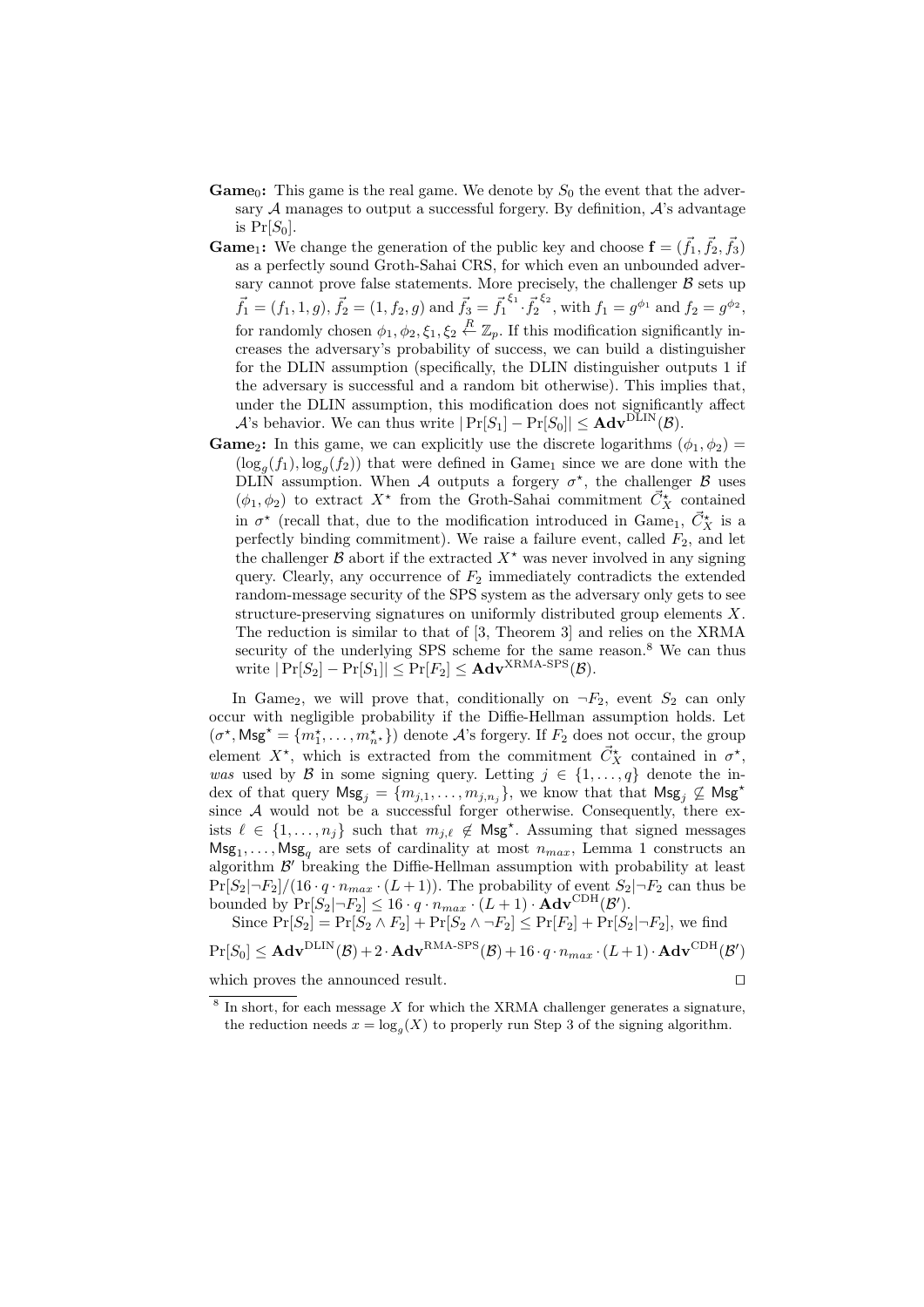The programmability properties of the Waters hash function are used in the proof of Lemma 1. In a nutshell, the reduction will have to guess upfront which one-time public key  $X_{j^*}$  will be recycled in the adversary's forgery among those involved in responses to signing queries. When answering this signing query, the reduction will implicitly use the  $g<sup>a</sup>$  part of its given Diffie-Hellman instance  $(g, g^a, g^b)$  to form the one-time public key  $X_{j^*}$ . In addition, if the input of the  $j^*$ -th signing query is  $\mathsf{Msg}_{j^*} = \{m_{j^*,i}\}_{i=1}^{n_{j^*}}$ , we know that at least one element of  $\mathsf{Msg}_{j^*}$  will be outside the set  $\mathsf{Msg}^* = \{m_i^*\}_{i=1}^{n^*}$  chosen by the adversary for its forgery. If we denote by  $m_{j^*,\ell}$  an arbitrary message in  $\mathsf{Msg}_{j^*}\backslash \mathsf{Msg}^*$ , the reduction will be successful if  $H_{\mathbb{G}}(m_{j^*,\ell}) = g^{a_{m_j^*,\ell}}$ , for some known  $a_{m_{j^*,\ell}} \in \mathbb{Z}_p$ , and  $H_{\mathbb{G}}(m_i^*) = g^{a_{m_i^*}} \cdot (g^b)^{b_{m_i^*}}$  with  $b_{m_i^*} \neq 0$  for each  $i \in \{1, \ldots, n^*\}$ . The results of [48, 33] guarantee that these conditions are met with non-negligible probability.

**Lemma 1.** In Game<sub>2</sub>, if event  $S_2|\neg F_2$  occurs with noticeable probability then there exists an algorithm  $\mathcal{B}'$  solving the CDH problem with probability at least  $\mathbf{Adv}^{\mathrm{CDH}}(\mathcal{B}') \geq \Pr[S_2|\neg F_2]/(16 \cdot q \cdot n_{max} \cdot (L+1)),$  where  $n_{max}$  is the maximal cardinality of signed subsets.

*Proof.* Algorithm  $\mathcal{B}'$  takes as input  $(g, g^a, g^b)$  and aims at computing  $g^{ab}$  using its interaction with the adversary in Game<sub>2</sub>.

To this end, B' begins by choosing  $(h_0, h_1, \ldots, h_L) \in \mathbb{G}^{L+1}$  as in the security proof of Waters signatures [48]. Namely, for any string  $m \in \{0,1\}^L$ , the hash value  $H_{\mathbb{G}}(m) = h_0 \cdot \prod_{i=1}^{L} h_i^{m[i]}$  can be written as  $H_{\mathbb{G}}(m) = (g^b)^{J(m)} \cdot g^{K(m)}$  for certain integer-valued functions  $J, K : \{0,1\}^L \to \mathbb{Z}_p$  that remain internal to the simulation. In the terminology of programmable hash functions [33],  $H_{\mathbb{G}}$  will have to be  $(1, 2n_{max}-1)$ -programmable with non-negligible probability  $\delta$ . Concretely, using the technique of  $[48]$ , the functions J and K are chosen so that, for any pairwise distinct inputs  $m, m_1, \ldots, m_{2n_{max}-1}$ , we have  $J(m) = 0 \text{ mod } p$  and  $J(m_i) \neq 0$  mod p for each  $i \in \{1, ..., 2n_{max} - 1\}$  with non-negligible probability  $\delta = 1/(16 \cdot n_{max} \cdot (L+1)).$ 

Algorithm  $\mathcal{B}'$  begins by drawing  $j^* \leftarrow \{1, \ldots, q\}$  and starts interacting with the forger A.

- Signing queries: For  $j \in \{1, ..., q\}$ , we let  $Msg_j = \{m_{j,1}, ..., m_{j,n_j}\}$ , with  $n_j \leq n_{max}$ , be the j-th signing query made by  $\AA$ . These queries are handled by considering two cases:
	- If  $j \neq j^*$ ,  $\mathcal{B}'$  chooses a fresh  $x_j \stackrel{R}{\leftarrow} \mathbb{Z}_p$ , computes  $X_j = g^{x_j}$  and answers the query by generating  $\omega_1, \ldots, \omega_{n_j} \stackrel{R}{\leftarrow} \mathbb{Z}_p$  such that  $\sum_{i=1}^{n_j} \omega_i = x_j$ . This allows answering the query faithfully, by generating commitments and proofs according to the specification of the signing algorithm.
	- If  $j = j^*$ ,  $\mathcal{B}'$  implicitly defines  $X_{j^*} = g^a$ . At this point,  $\mathcal{B}'$  considers each message  $m_{j^*,i} \in \mathsf{Msg}_{j^*}$  and evaluates  $J(m_{j^*,i})$  for each  $i \in \{1,\ldots,n_{j^*}\}.$ If  $J(m_{j^*,i}) \neq 0$  for all i, B' halts and declares failure. It also aborts if  $\mathsf{Msg}_{j^*}$  contains more than *one* message  $m_{j^*,i}$  such that  $J(m_{j^*,i}) = 0$ . (A lower bound on the probability for  $\mathcal{B}'$  not to abort will be determined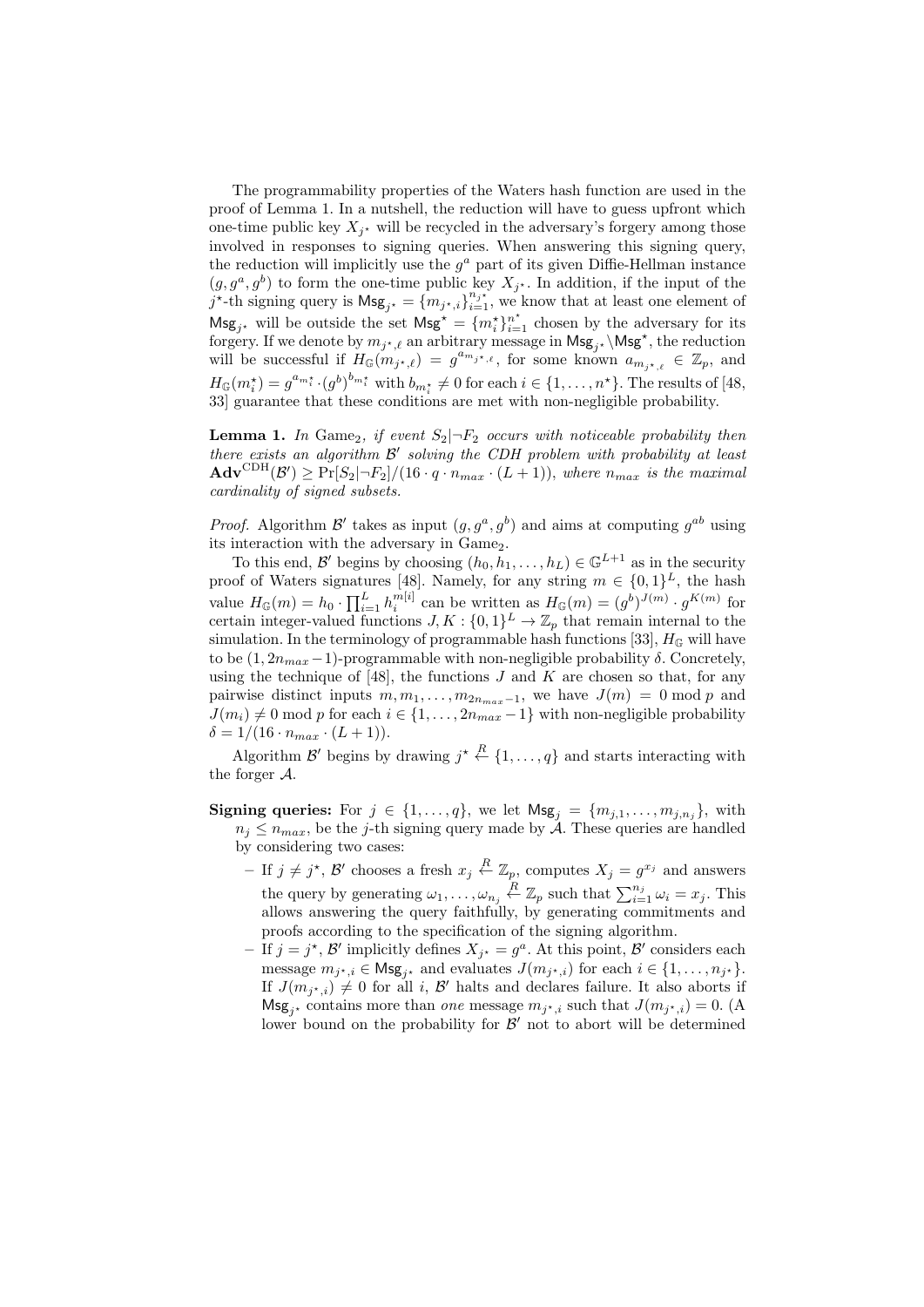later on). Otherwise, there exists a unique index  $\ell \in \{1, \ldots, n_{j^*}\}\$  such that  $J(m_{j^*,\ell}) = 0$ . In this case, we have  $H_{\mathbb{G}}(m_{j^*,\ell}) = g^{K(m_{j^*,\ell})}$ , so that B' can pick  $\omega_1, \ldots, \omega_{\ell-1}, \omega_{\ell+1}, \ldots, \omega_{n_{j^*}} \stackrel{R}{\leftarrow} \mathbb{Z}_p$  and set

 $\sigma_{i,1} = H_{\mathbb{G}}(m_i)^{\omega_i} \qquad \sigma_{i,2} = g^{\omega_i} \qquad \text{for } i \in \{1, \ldots, n_{j^*}\} \backslash \{\ell\},\$ 

as well as

$$
\sigma_{\ell,1} = \left( (g^a) \cdot g^{-\sum_{i=1, i \neq \ell}^{n_j*} \omega_i} \right)^{K(m_j \star \mathbf{,} \ell)} \quad \sigma_{\ell,2} = (g^a) \cdot g^{-\sum_{i=1, i \neq \ell}^{n_j*} \omega_i}
$$

.

Note that  $\{\left(\sigma_{i,1}, \sigma_{i,2}\right)\}_{i=1}^{n_j \star}$  have the correct distribution as they implicitly share  $a = \log_g(X_{j^*})$  in the exponent. Next,  $\mathcal{B}'$  generates commitments and NIWI proofs as in the real signing algorithm.

**Forgery:** When  $\hat{A}$  terminates, it outputs a set  $Msg^* = \{m_i^*\}_{i=1}^{n^*}$  with a valid signature

$$
\sigma^\star = \left(\vec{C}_X^\star, \{\vec{C}_{\theta_j}^\star\}_{j=1}^{\ell_\text{SPS}}, \{\vec{\pi}^\star_{\text{sps},j}\}_{j=1}^{v_\text{SPS}}, \{(m_i^\star, \vec{C}_{\sigma_{i,1}}^\star, \vec{C}_{\sigma_{i,2}}^\star, \vec{\pi}_i^\star)\}_{i=1}^{n^\star}, \ \vec{\pi}^\star_{sum}\right) \ .
$$

At this point, B' uses the extraction trapdoor  $(\phi_1, \phi_2) = (\log_g(f_1), \log_g(f_2))$  of the commitment to obtain  $X^*$  and  $\{\sigma_{i,1}^*, \sigma_{i,2}^*\}_{i=1}^n$  from  $\vec{C}_X^*$  and  $\{C_{\sigma_{i,1}}^*, C_{\sigma_{i,2}}^*\}_{i=1}^n$ , respectively. If one of the following events occurs,  $\mathcal{B}'$  aborts and declares failure:

E.1  $X^* \neq g^a$ : This is the event that  $\mathcal{B}'$  fails to correctly predict which onetime public key  $X_j$  would be re-used in  $\mathcal{A}$ 's forgery among those involved in signing queries.

E.2 
$$
m_{j^*,\ell} \in \mathsf{Msg}^*.
$$

E.3 There exists  $i \in \{1, \ldots, n^{\star}\}\$  such that  $J(m_i^{\star}) = 0$ .

If none of these events occurs, the perfect soundness of the proof  $\vec{\pi}_{sum}^{\star}$  guarantees that  $\mathcal{B}'$  can compute

$$
g^{ab} = \prod_{i=1}^{n^\star} \Bigl(\frac{\sigma^\star_{i,1}}{\sigma^\star_{i,2}{}^{K(m^\star_i)}}\Bigr)^{\frac{1}{J(m^\star_i)}}\enspace.
$$

We are thus left with assessing the probability for  $\mathcal{B}'$  to avoid the failure state during the game.

Since the choice of  $j^*$  is independent of  $\mathcal{A}$ 's view, we do have  $X^* = g^a$  with probability at least  $Pr[\neg E_1] \ge 1/q$ . Regarding  $E_2$  and  $E_3$ , since  $\mathsf{Msg}_{j^*} \nsubseteq \mathsf{Msg}^*$ , we know that there exists  $k \in \{1, \ldots, n_{j^*}\}\$  such that  $m_{j^*,k} \in \mathsf{Msg}_j^* \backslash \mathsf{Msg}^*$ . If we define the set  $\overline{\mathsf{Msg}} = (\mathsf{Msg}_{j^*} \cup \mathsf{Msg}^*) \setminus \{m_{j^*,k}\},\$ a sufficient condition for the desirable event  $\neg E_2 \land \neg E_3$  to come about is to have

$$
J(m_{j^*,k}) = 0 \quad \text{and} \quad J(m) \neq 0 \quad \forall m \in \overline{\text{Msg}} \tag{3}
$$

Since the cardinality of  $\overline{\text{Msg}}$  is at most  $2n_{max} - 1$ , the results of [48, 33] imply that condition (3) is satisfied with probability at least  $1/(16 \cdot n_{max} \cdot (L+1))$ . A lower bound on the probability that  $\neg E_2 \land \neg E_3$  and that  $\mathcal{B}'$  does not abort at the  $j^*$ -th signing query is thus given by  $1/(16 \cdot n_{max} \cdot (L+1))$ . Taking into account the probability  $Pr[\neg E_1] \geq 1/q$ , it comes that  $\mathcal{B}'$  never aborts with probability at least  $1/(16 \cdot q \cdot n_{max} \cdot (L+1)).$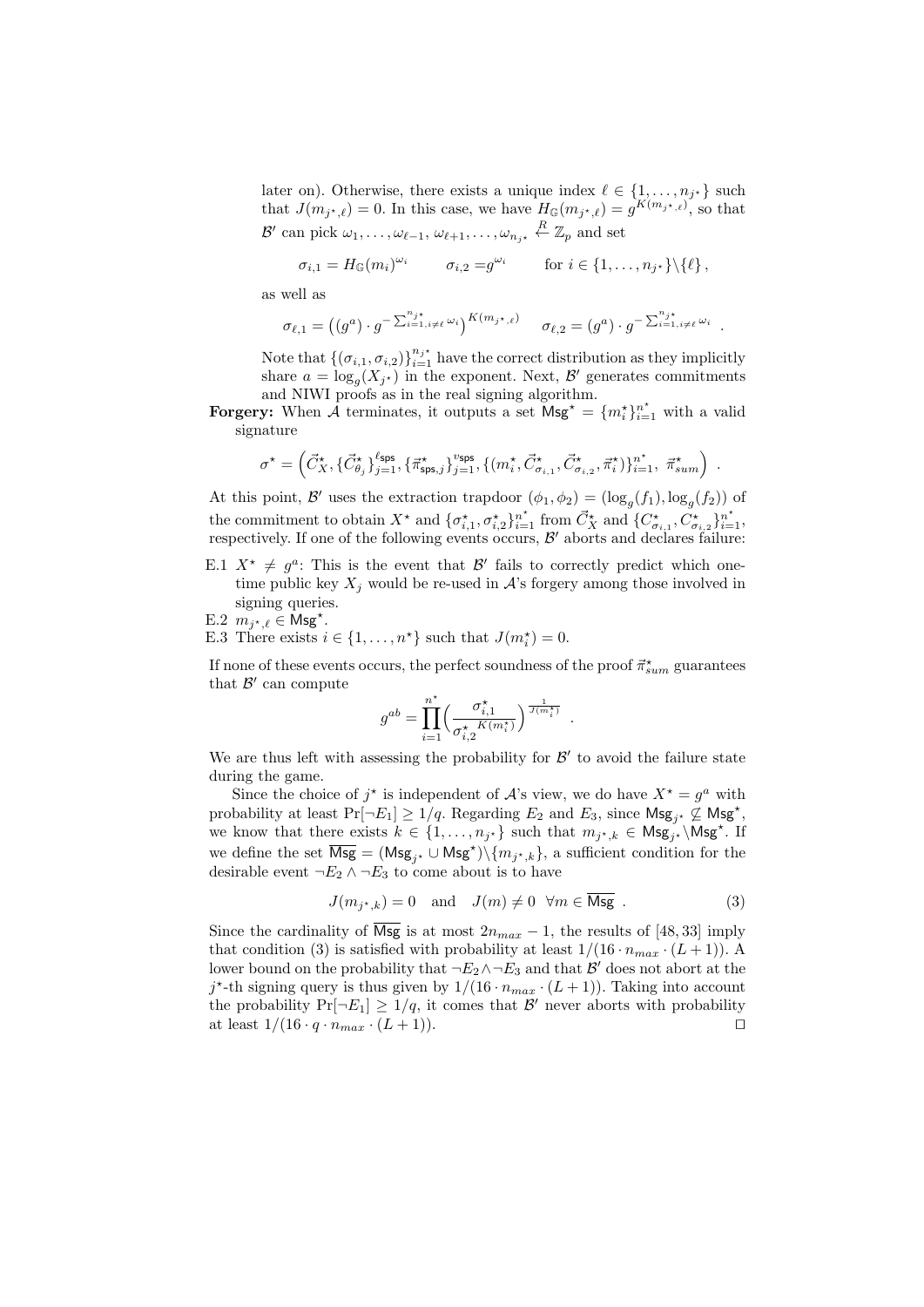For the time being, the most efficient XRMA-secure structure-preserving signature based on simple assumptions is the construction of Abe *et al.* [4], where signatures consist of 8 group elements and the verifier has to compute one quadratic equation and three linear equations. Also, each one-time public key  $X \in \mathbb{G}$  must be encoded as a triple  $(g^x, g_1^x, g_2^x)$ , for public elements  $(g_1, g_2) \in \mathbb{G}^2$ and where  $x = \log_g(X)$ . Hence, the commitment  $\vec{C}_X$  must come along with two other similar commitments. If the SPS scheme of [4] is plugged into our HH-AOS construction, a set  $\{m_i\}_{i=1}^n$  of cardinality n can be signed using  $9n + 54$  group elements under the DLIN assumption (which implies the CDH assumption). Then, the bit-size of the signature amounts to  $4608 \cdot n + 27648$  if each element of G has a 512-bit representation. In comparison with [14], our scheme only inflates signatures by a constant factor.

In Section 4 and in the full version of the paper [39], we discuss further implications of the above result to the setting of ring signatures and ordinary (i.e., history-preserving) append-only signatures, where it implies constructions for arbitrarily long rings or sets.

#### 4 Generic Identity-Based Ring Signatures

An identity-based ring signature is a tuple of efficient algorithms (Setup, Keygen, Sign, Verify) with the following syntax.

Setup is a randomized algorithm that takes as input a security parameter  $\lambda \in \mathbb{N}$  and outputs a master key pair (msk, mpk). Keygen is a possibly randomized algorithm that takes as input an identity id and returns a private key  $d_{id}$ . Algorithm Sign takes as input a list of identities  $\mathcal{R} = \{id_1, \ldots, id_r\}$ , a private key  $d_{id}$  for an identity such that  $id \in \mathcal{R}$  and a message M to output a signature  $\sigma \leftarrow$  Sign(mpk,  $d_{id}, \mathcal{R}, M$ ). Algorithm Verify inputs mpk, a message M, a list of identities  $\mathcal{R} = \{id_1, \ldots, id_r\}$  and a signature  $\sigma$ . It outputs 1 if  $\sigma$  is deemed valid for the message M and the ring  $\mathcal R$  and 0 otherwise.

Identity-based ring signatures should satisfy two notions called unforgeability and anonymity, which can be formalized as below.

Bellare, Namprempre, and Neven [10] showed how to construct identity-based signatures from any signatures. Galindo, Herranz, and Kiltz [26] extended the generic construction of [10] to several kinds of identity-based signatures with special properties but their results do not carry over to the ring signature case. Boneh and Hamburg [18] gave a generic way to build short identity-based ring signatures from their spatial encryption primitive. However, their instantiations require to choose a maximal ring size when the system is set up. It thus remains interesting to provide a generic construction allowing for full security and rings of arbitrary size.

UNFORGEABILITY. This notion is formalized by a game where the challenger generates a master key pair (mpk, msk), where mpk is given to the adversary. Throughout the game, the adversary  $A$  is allowed to make private key queries: it chooses an identity id and obtains a private key  $d_{id} \leftarrow$  Keygen(msk, id). The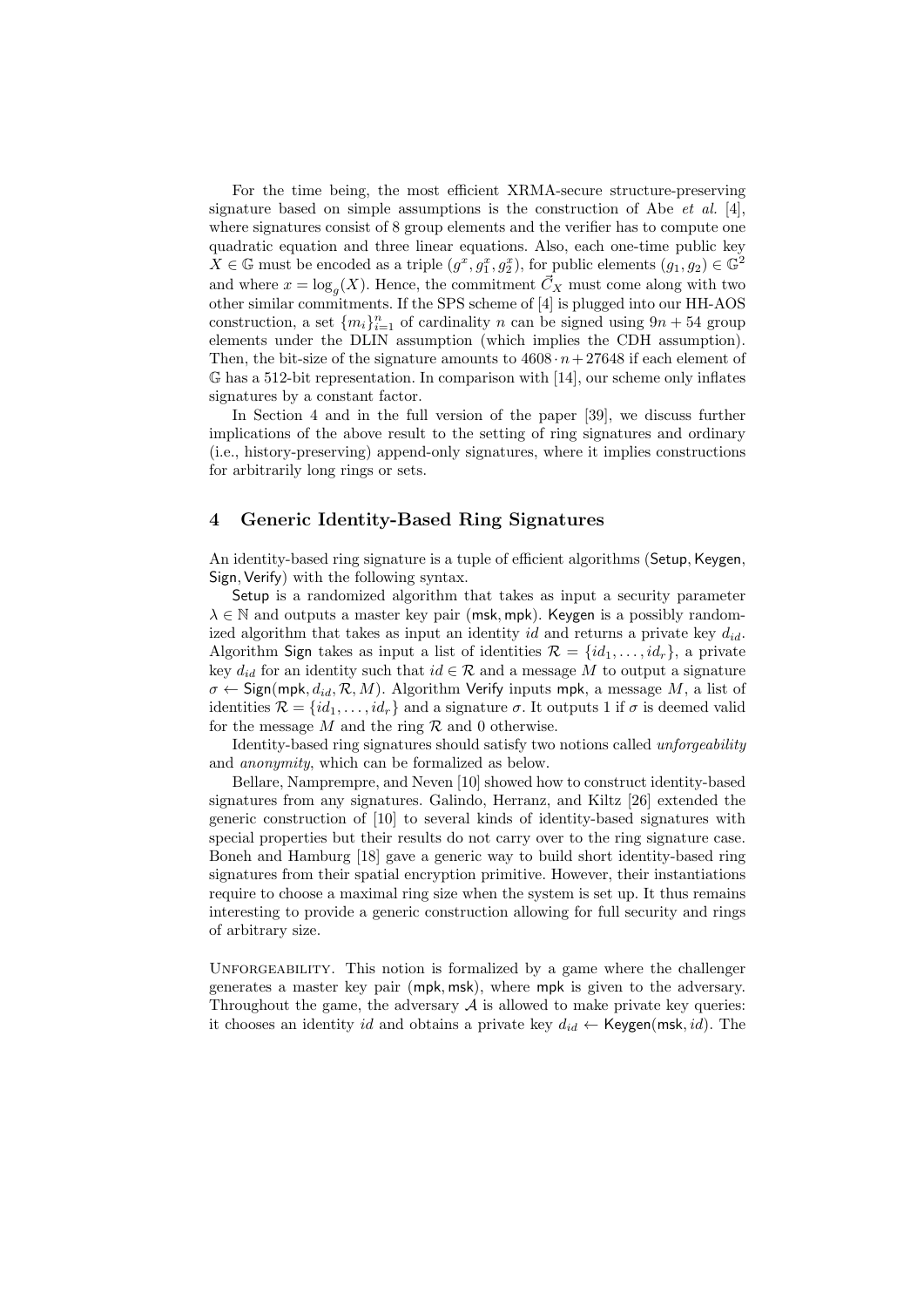adversary is also granted access to a signing oracle: at each query, it chooses a triple  $(id, M, \mathcal{R})$  and the challenger returns  $\perp$  if  $id \notin \mathcal{R}$  and  $\sigma \leftarrow$  Sign $(d_{id}, M, \mathcal{R})$ otherwise. Eventually, the adversary outputs a triple  $(\sigma^*, M^*, R^*)$  and wins if: (i) Verify(mpk,  $M^*, R^*, \sigma^*$ ) = 1; (ii) A did not invoke the signing oracle on a tuple  $(id, M^*, \mathcal{R}^*)$  for any identity  $id \in \mathcal{R}^*$ ; (iii) No private key query was made for any  $id \in \mathcal{R}^*$ . Note that this model allows the adversary to adaptively choose the ring  $\mathcal{R}^*$  of identities involved in the forgery. In the weaker model of selectivering security, the adversary would be forced to declare  $\mathcal{R}^*$  at the very beginning of the game, before seeing mpk.

Full Anonymity. This property is defined via the following game. Initially, the challenger generates a pair (mpk, msk) and gives mpk and msk to the adversary A. The adversary chooses a message M, a list of identities  $\mathcal{R} = \{id_1, \ldots, id_r\},\$ a pair of identities  $(id_0, id_1)$  and two private keys  $d_{id_0}$ ,  $d_{id_1}$ . If  $\{id_0, id_1\} \not\subseteq \mathcal{R}$  or if  $d_{id_0}, d_{id_1}$  are not valid private keys for the identities  $id_0$  and  $id_1$ , respectively, the challenger returns  $\perp$ . Otherwise, it challenger flips a fair coin  $d \stackrel{R}{\leftarrow} \{0,1\}$ and returns  $\sigma \leftarrow \mathsf{Sign}(\mathsf{mpk}, d_{id_a}, M, \mathcal{R})$ . The adversary eventually outputs a bit  $d' \in \{0,1\}$  and wins if  $d' = d$ . As usual, the adversary's advantage is measured by the distance  $\mathbf{Adv}(\mathcal{A}) := |\Pr[d' = d] - 1/2|$ .

The above definition of anonymity could be strengthened (as done in [7]) by allowing the adversary to choose the random coins used by the challenger to generate (mpk, msk). Although the generic construction hereunder does not guarantee anonymity in the sense of this stronger definition, the specific instantiations obtained from our HH-AOS schemes can be proved secure in that sense.

We also remark that the above definition allows the adversary to come up with private keys  $d_{id_0}$ ,  $d_{id_1}$  of its own in the challenge phase. The anonymity definition of [7] is different and rather allows the adversary to choose the random coins used in the generation of  $d_{id_0}$  and  $d_{id_1}$ . However, the definition of [7] still forces the challenger to generate  $d_{id_0}$  and  $d_{id_1}$  by running the legal key generation algorithm. In this aspect, our definition is stronger since it allows the adversary to choose any identity-based private keys  $d_{id_0}$ ,  $d_{id_1}$  that satisfy the key sanity check (we assume w.l.o.g. that valid private keys are recognizable) without necessarily being in the range of the private key generation algorithm. It is easy to verify that the scheme of [7] does not provide unconditional anonymity in the sense of the above definition. The reason is its use of groups  $\mathbb G$  of composite order  $N = p_1p_2p_3$  and the fact that signatures and private keys live in the subgroup of order  $p_1$ : if an unbounded adversary chooses  $d_{id_0}$ ,  $d_{id_1}$  so that  $d_{id_0}$  does not have a component of order  $p_2$  but  $d_{id_1}$  does, this adversary can infer the challenger's bit by testing if the signature  $\sigma$  has a component of order  $p_2$ .

Our generic construction thus provides the first fully secure schemes allowing for rings of arbitrary size while satisfying our definition of anonymity. Let  $\Pi =$ (Keygen, Sign, SignDerive, Verify) be a completely context-hiding and unforgeable  $HH-AOS$  scheme. Using  $\Pi$ , we can generically construct an identity-based ring signature as follows.

**Setup(** $\lambda$ **):** run (sk, pk)  $\leftarrow \Pi$ . Keygen( $\lambda$ ) and output (msk, mpk) = (sk, pk).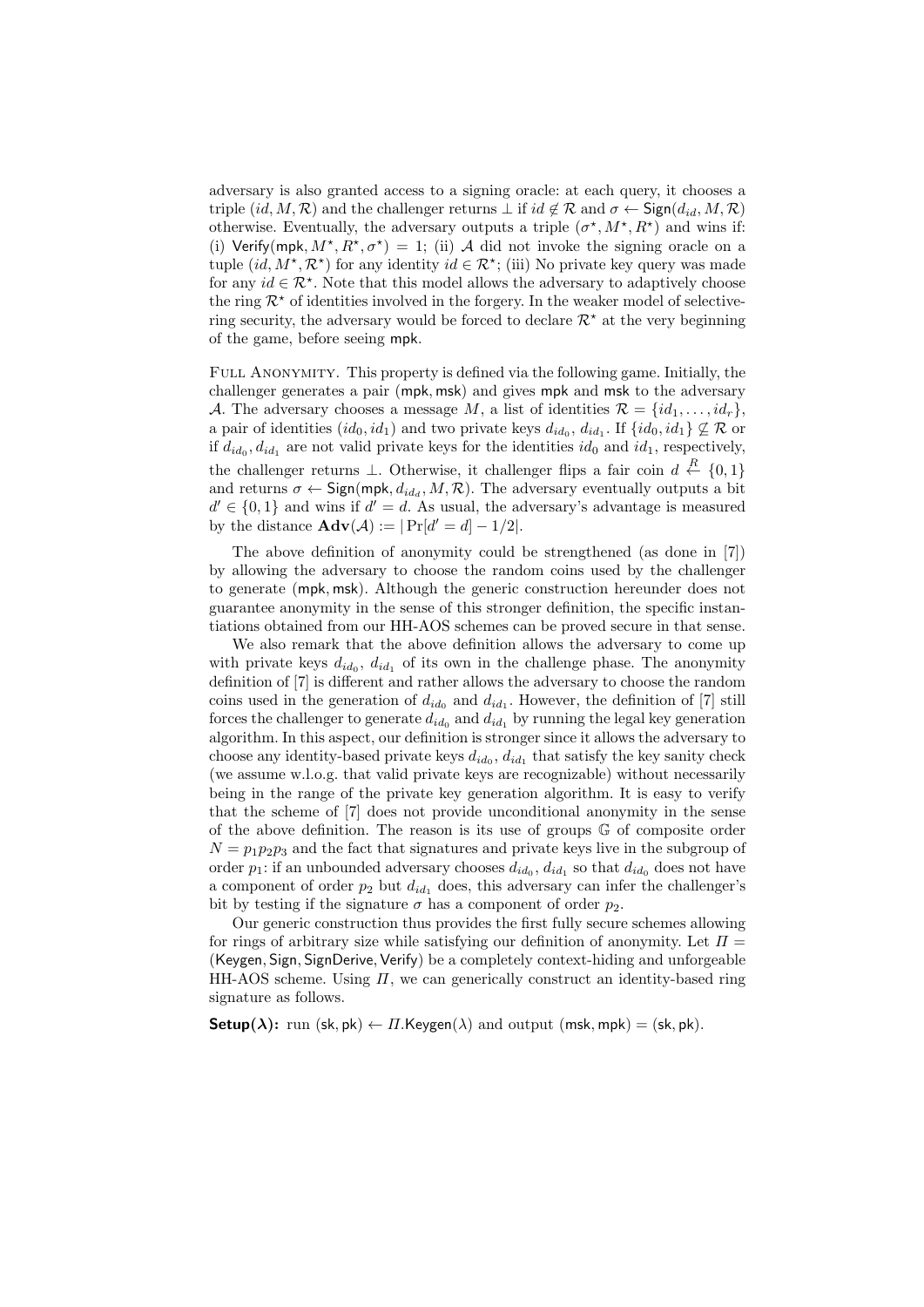**Keygen(msk, id):** given msk = sk, compute and return  $d_{id} \leftarrow \Pi$ . Sign(sk,  $\{0||id\}$ ). **Sign(mpk,**  $d_{id}$ , M,  $\mathcal{R}$ ): return  $\perp$  if  $id \notin \mathcal{R}$ . Otherwise, encode  $\mathcal{R} = \{id_1, \ldots, id_r\}$ 

- and the message M as a set  $L = \{0 \| id_1, \ldots, 0 \| id_r, 1 \| M \| \mathcal{R} \}$  of cardinality  $r + 1$ . Then, use  $d_{id}$  to compute  $\sigma \leftarrow \Pi$ . SignDerive(pk, {(d<sub>id</sub>, {0||id})}, L), which is possible since L is a superset of the singleton  $\{0\|id\}$  by construction.
- **Verify(mpk, M, R,**  $\sigma$ **):** given mpk = pk, the ring of identities  $\mathcal{R} = \{id_1, \ldots, id_r\}$ and the message M, define the set  $L = \{0 \mid \{id_1, \ldots, 0\} \mid id_r, 1 \mid M \mid \mathcal{R}\}\.$  Return 1 if  $\Pi$ . Verify(pk,  $L, \sigma$ ) = 1 and 0 otherwise.

Note that, in order to guarantee the unforgeability of the scheme, the ring of identities R must be appended to the actual message in the last element of  $L$ . Otherwise, the adversary would be able to introduce extra identities in the ring associated with any given signature.

Theorem 2. The above identity-based ring signature scheme provides unforgeability against adaptive-ring attacks assuming that  $\Pi$  is an unforgeable HH-AOS. Moreover, it provides full anonymity against unbounded adversaries if  $\Pi$  is a completely context hiding HH-AOS scheme.

Proof. The proof of unforgeability is straightforward as, given a ring signature forger, one can clearly construct a forger against the underlying HH-AOS. We thus focus on the anonymity property.

The proof of anonymity is also immediate. We consider a first game, called Game<sub>0</sub>, which is the actual attack game. We define  $Game<sub>1</sub>$  to be identical to Game<sub>0</sub> except that we modify the way to compute the challenge signature in the challenge phase. Namely, instead of computing the challenge signature as  $\sigma \leftarrow$  $\Pi$ .SignDerive(pk,  $\{(d_{id_d}, id_d)\}, L)$ , the challenger computes a new signature  $\sigma \leftarrow$  $\Pi$ . Sign(sk,  $L$ ) on the set  $L$ . The complete context-hiding property guarantees that  $\mathcal{A}$ 's view will not be affected by this change since  $\sigma$  has exactly the same distribution in both games. However, in Game<sub>1</sub>, the challenge signature  $\sigma$  does not depend on the adversary's secret bit  $d \in_R \{0,1\}$ , which is thus independent of the adversary's view.  $\Box$ 

# Acknowledgments

We thank the anonymous reviewers for useful comments. The first author's work was supported in part by the "Programme Avenir Lyon Saint-Etienne de l'Université de Lyon" in the framework of the programme "Inverstissements d'Avenir" (ANR-11-IDEX-0007). The last author's work was supported by the ERC grant CryptoCloud.

## References

1. M. Abe, K. Haralambiev, M. Ohkubo. Signing on elements in bilinear groups for modular protocol design. Cryptology ePrint Archive: Report 2010/133, 2010.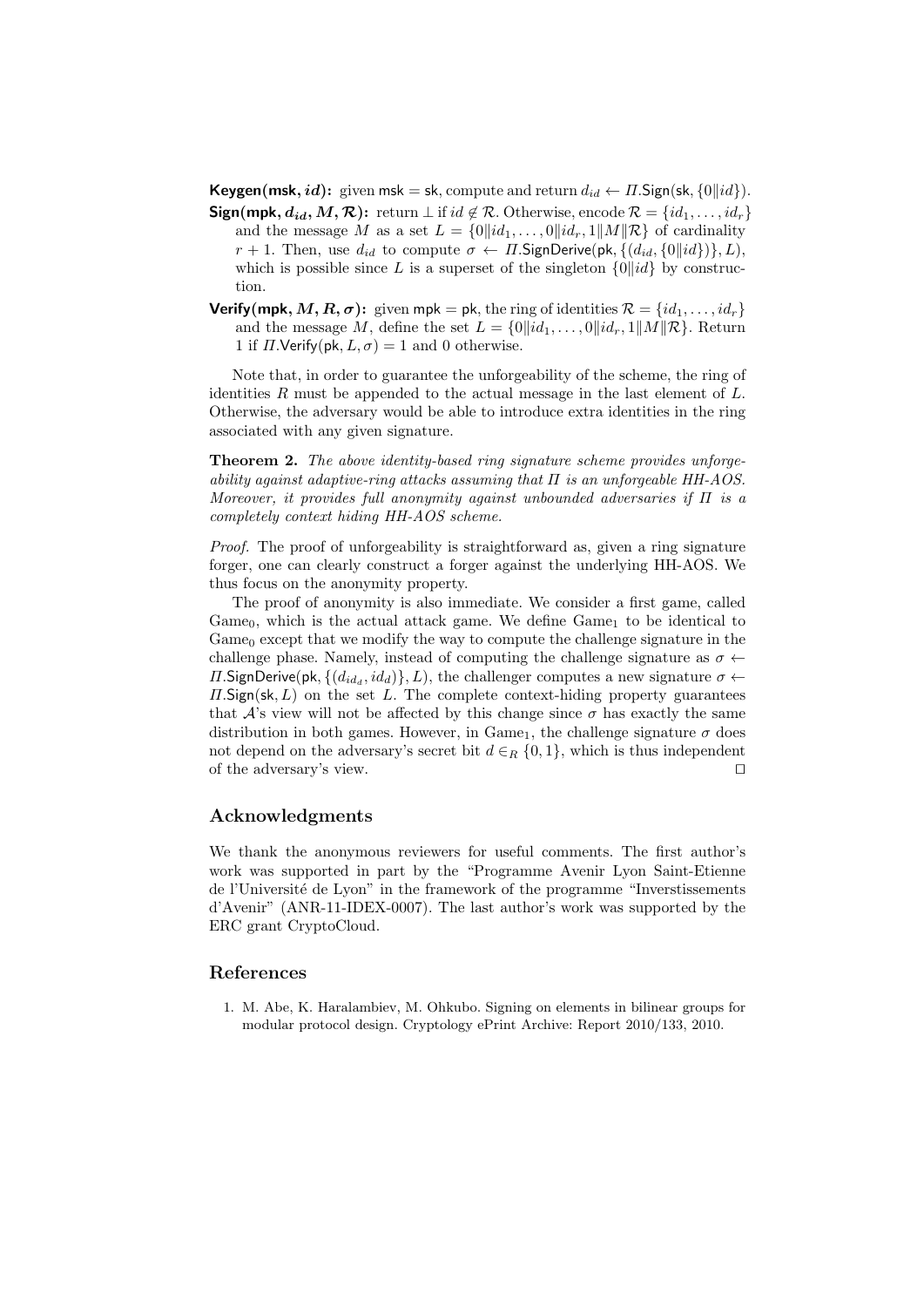- 2. M. Abe, G. Fuchsbauer, J. Groth, K. Haralambiev, M. O. Structure-preserving signatures and commitments to group elements. In CRYPTO '10, LNCS 6223, Springer, 2010.
- 3. M. Abe, M. Chase, B. David, M. Kohlweiss, R. Nishimaki, M. Ohkubo. Constant-Size Structure-Preserving Signatures: Generic Constructions and Simple Assumptions. In Asiacrypt'12, LNCS 7658, pp. 4–24, 2012.
- 4. M. Abe, B. David, M. Kohlweiss, R. Nishimaki, M. Ohkubo. Tagged one-time signatures: Tight security and optimal tag size. In PKC '13, LNCS 7778, Springer, 2013.
- 5. J.-H. Ahn, D. Boneh, J. Camenisch, S. H, a. shelat, B. Waters. Computing on authenticated data. In TCC '12, LNCS 7194, Springer, 2012.
- 6. N. Attrapadung, B. Libert, T. Peters. Computing on authenticated data: New privacy definitions and constructions. In ASIACRYPT '12, LNCS 7658, Springer, 2012.
- 7. M.-H. Au, J. Liu, W. Susilo, J. Zhou. Realizing fully secure unrestricted IDbased ring signature in the standard model from HIBE. IEEE Trans. Information Forensics and Security 8(12), 2013.
- 8. S. Bajaj, R. Sion. HIFS: History independence for file systems. In ACM-CCS '13, ACM Press, 2013.
- 9. M. Belenkiy, J. Camenisch, M. Chase, M. Kohlweiss, A. Lysyanskaya, H. Shacham. Randomizable proofs and delegatable anonymous credentials. In CRYPTO '09, LNCS 5677, Springer, 2009.
- 10. M. Bellare, C. Namprempre, G. Neven. Security proofs for identity-based identification and signature schemes. J. Cryptology  $22(1)$ , 2009. Preliminary version in EUROCRYPT '04, LNCS 3027, Springer, 2004.
- 11. M. Bellare and P. Rogaway. Random oracles are practical: A paradigm for designing efficient protocols. In ACM CCS '93, ACM Press, 1993.
- 12. M. Bellare and P. Rogaway. The exact security of digital signatures How to sign with RSA and Rabin. In EUROCRYPT '96, LNCS 1070, Springer, 1996.
- 13. A. Bender, J. Katz, R. Morselli. Ring signatures: Stronger definitions, and constructions without random oracles. J. Cryptology  $22(1)$ , 2009. Extended abstract in TCC '06, LNCS 3876, Springer, 2006.
- 14. J. Bethencourt, D. Boneh, B. Waters. Cryptographic methods for storing ballots on a voting machine. In NDSS '07, Internet Society, 2007.
- 15. D. Boneh, X. Boyen, E.-J. Goh. Hierarchical identity-based encryption with constant size ciphertext. In EUROCRYPT '05, LNCS 3494, Springer, 2005.
- 16. D. Boneh, X. Boyen, H. Shacham. Short group signatures. In CRYPTO '04, LNCS 3152, 2004.
- 17. D. Boneh, M. Franklin. Identity-based encryption from the Weil pairing. SIAM J. Comput. 32(3). Earlier version in CRYPTO '01, LNCS 2139, Springer, 2001.
- 18. D. Boneh, M. Hamburg. Generalized identity based and broadcast encryption schemes. In ASIACRYPT '08, LNCS 5350, Springer, 2008.
- 19. D. Boneh, B. Lynn, H. Shacham. Short signatures from the Weil pairing. In ASIACRYPT '01, LNCS 2248, Springer, 2001.
- 20. D. Boneh, C. Gentry, B. Lynn, H. Shacham. Aggregate and verifiably encrypted signatures from bilinear maps. In EUROCRYPT '03, LNCS 2656, Springer, 2003.
- 21. R. Canetti, O. Goldreich, S. Halevi. The random oracle methodology, revisited. In STOC '98, ACM Press, 1998.
- 22. N. Chandran, J. Groth, A. Sahai. Ring signatures of sub-linear size without random oracles. In ICALP '07, LNCS 4596, Springer, 2007.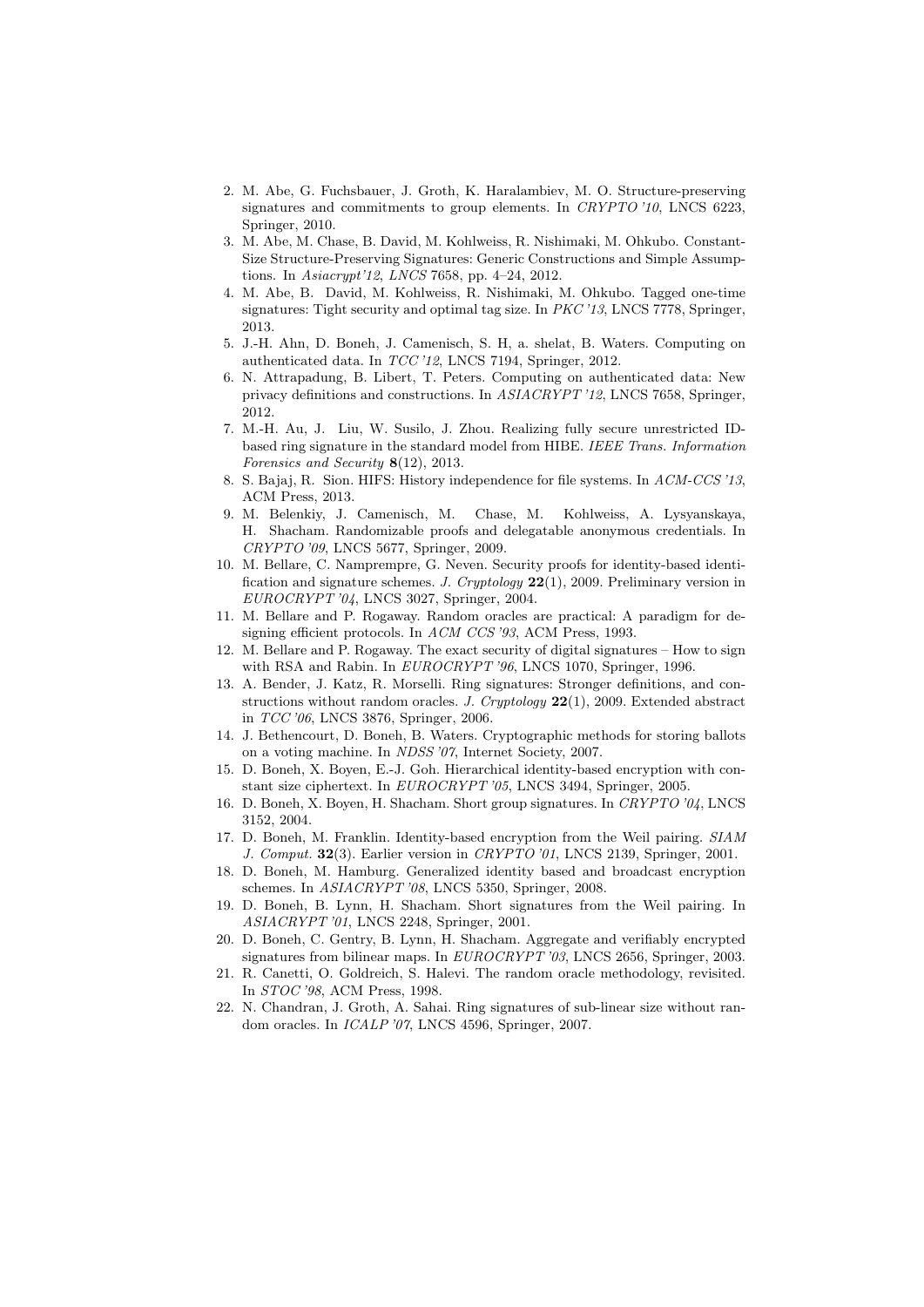- 23. M. Chase, M. Kohlweiss, A. Lysyanskaya, S. Meiklejohn. Malleable proof systems and applications. In EUROCRYPT '12, LNCS 7237, Springer, 2012.
- 24. Y. Desmedt. Computer security by redefining what a computer is. In New Security Paradigms Workshop (NSPW '93), 1993.
- 25. E. Freire, D. Hofheinz, K. Paterson, C. Striecks. Programmable hash functions in the multilinear setting. In CRYPTO '13, LNCS 8043, Springer, 2013.
- 26. D. Galindo, J. Herranz, E. Kiltz. On the generic construction of identity-based signatures with additional properties. In ASIACRYPT '06, LNCS 4284, Springer, 2006.
- 27. S. Garg, C. Gentry, S. Halevi. Candidate multilinear maps from ideal lattices. In EUROCRYPT '13, LNCS 7881, Springer, 2013.
- 28. S. Garg, C. Gentry, S. Halevi, M. Raykova, A. Sahai, B. Waters. Candidate indistinguishability obfuscation and functional encryption for all circuits. In FOCS '13, IEEE Computer Society, 2013.
- 29. M. Gerbush, A. Lewko, A. O'Neill, B. Waters. Dual form signatures: An approach for proving security from static assumptions. In ASIACRYPT '12, LNCS 7658, Springer, 2012.
- 30. C. Gentry, A. Silverberg. Hierarchical ID-based cryptography. In ASI-ACRYPT '02, LNCS 2501, 2002.
- 31. J. Groth. Simulation-sound NIZK proofs for a practical language and constant size group signatures. In ASIACRYPT '06, LNCS 4284, Springer, 2006.
- 32. J. Groth, A. Sahai. Efficient non-interactive proof systems for bilinear groups. In EUROCRYPT '08, LNCS 4965, Springer, 2008.
- 33. D. Hofheinz, E. Kiltz. Programmable hash functions and their applications. In CRYPTO '08, LNCS 5157, Springer, 2008.
- 34. S. Hohenberger, A. Sahai, B. Waters. Full domain hash from (leveled) multilinear maps and identity-based aggregate signatures. In CRYPTO '13, LNCS 8043, Springer, 2013.
- 35. S. Hohenberger, A. Sahai, B. Waters. Replacing a random oracle: Full domain hash from indistinguishability obfuscation. In EUROCRYPT '14, LNCS 8441, Springer, 2014.
- 36. R. Johnson, D. Molnar, D. Song, D. Wagner. Homomorphic signature schemes. In CT-RSA '02, LNCS 2271, Springer, 2002.
- 37. E. Kiltz, A. Mityagin, S. Panjwani, B. Raghavan. Append-only signatures. In ICALP '05, LNCS 3580, Springer, 2005.
- 38. A. Lewko, B. Waters. Unbounded HIBE and attribute-based encryption. In EU-ROCRYPT '11, LNCS 6632, Springer, 2011.
- 39. B. Libert, M. Joye, M. Yung, and T. Peters. Secure efficient history-hiding append-only signatures in the standard model. Cryptology ePrint Archive, http: //eprint.iacr.org/, 2015.
- 40. S. Lu, R. Ostrovsky, A. Sahai, H. Shacham, B. Waters. Sequential aggregate signatures and multisignatures without random oracles. In EUROCRYPT '06, LNCS 4004, 2006.
- 41. D. Micciancio. Oblivious data structures: Applications to cryptography. In STOC' 97, ACM Press, 1997.
- 42. D. Molnar, T. Kohno, N. Sastry, D. Wagner. Tamper-evident, historyindependent, subliminal-free data structures on PROM storage –or– How to store ballots on a voting machine. In S&P '06, IEEE Computer Society, 2006.
- 43. T. Moran, M. Naor, G. Segev. Deterministic history-independent strategies for storing information on write-once memories. In ICALP '07, LNCS 4596, Springer, 2007.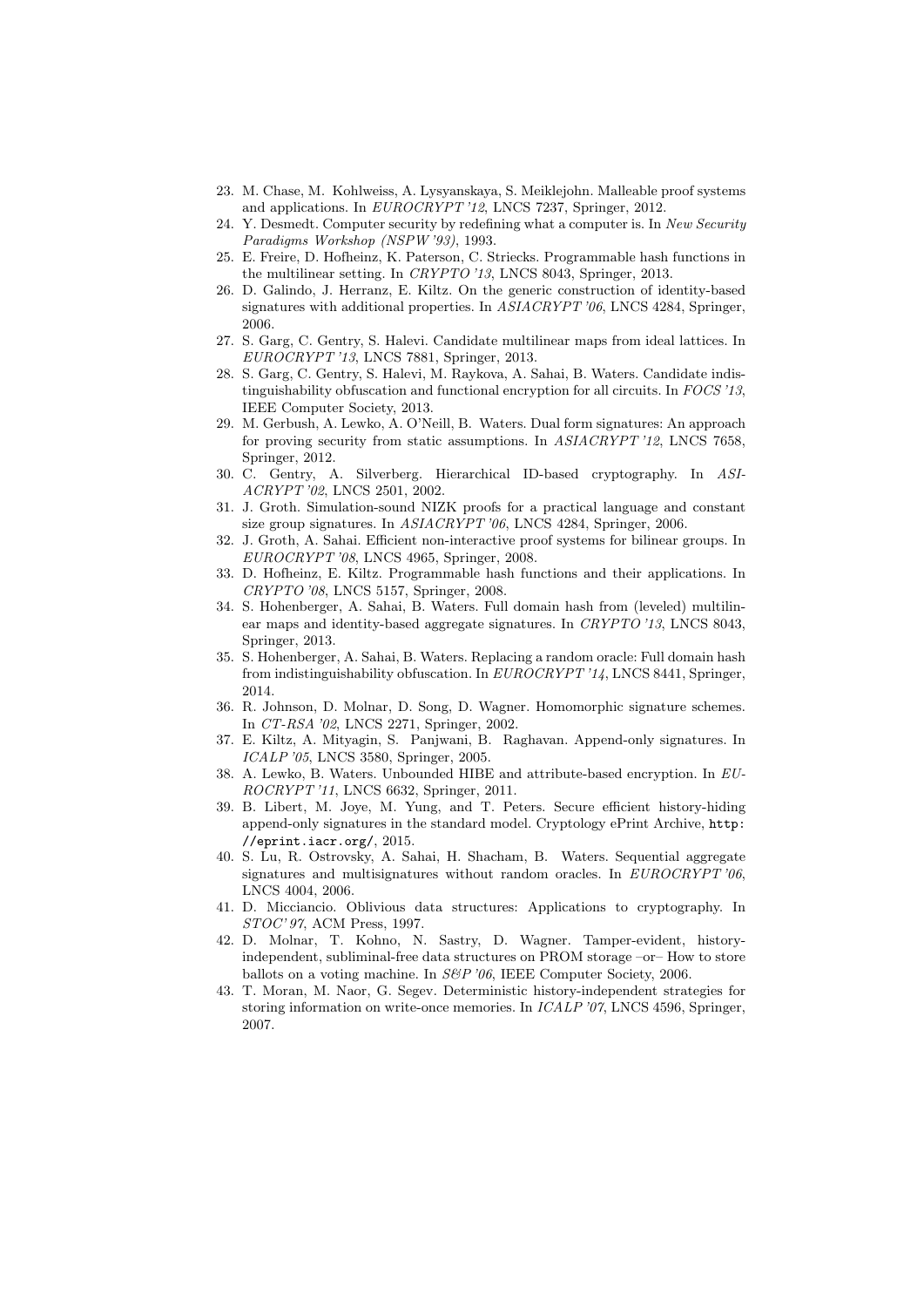- 44. M. Naor, V. Teague. Anti-persistence: History independent data structures. In STOC '01, ACM Press, 2001.
- 45. R. Rivest, A. Shamir, Y. Tauman. How to leak a secret. In ASIACRYPT '01, LNCS 2248, Springer, 2001.
- 46. H. Shacham, B. Waters. Efficient ring signatures without random oracles. In PKC '07, LNCS 4450, Springer, 2007.
- 47. A. Shamir. Identity-based cryptosystems and signature schemes. In CRYPTO '84, LNCS 196, Springer, 1984.
- 48. B. Waters. Efficient identity-based encryption without random oracles. In EU-ROCRYPT '05, LNCS 3494, Springer, 2005.
- 49. B. Waters. Dual system encryption: Realizing fully secure IBE and HIBE under simple assumptions. In *CRYPTO* '09, LNCS 5677, Springer, 2009.

# A Groth-Sahai Proof Systems

In [32], Groth and Sahai described efficient non-interactive witness indistinguishable (NIWI) proof systems of which one instantiation relies on the DLIN assumption. This instantiation uses prime order groups and a common reference string containing three vectors  $\vec{f}_1, \vec{f}_2, \vec{f}_3 \in \mathbb{G}^3$ , where  $\vec{f}_1 = (f_1, 1, g), \ \vec{f}_2 = (1, f_2, g)$ for some  $f_1, f_2 \in \mathbb{G}$ . To commit to a group element  $X \in \mathbb{G}$ , the prover chooses  $r, s, t \leftarrow R$   $\mathbb{Z}_p^*$  and computes  $\vec{C} = (1, 1, X) \cdot \vec{f_1}^r \cdot \vec{f_2}^s \cdot \vec{f_3}^t$ . On a perfectly sound common reference string, we have  $\vec{f}_3 = \vec{f}_1^{\xi_1} \cdot \vec{f}_2^{\xi_2}$  where  $\xi_1, \xi_2 \in \mathbb{Z}_p^*$ . Commitments  $\vec{C} = (f_1^{r+\xi_1 t}, f_2^{s+\xi_2 t}, X \cdot g^{r+s+t(\xi_1+\xi_2)})$  are extractable as their distribution coincides with that of Boneh-Boyen-Shacham (BBS) ciphertexts [16] and the committed X can be extracted using  $\beta_1 = \log_g(f_1)$ ,  $\beta_2 = \log_g(f_2)$ . In the witness indistinguishability (WI) setting, the vector  $\vec{f}_3$  is chosen outside the span of  $(\vec{f}_1, \vec{f}_2)$ , so that  $\vec{C}$  is a perfectly hiding commitment. Under the DLIN assumption, the two kinds of CRS can be exchanged for one another without the adversary noticing.

To convince the verifier that committed variables satisfy a set of relations, the prover computes one commitment per variable and one proof element per equation. Such NIWI proofs can be efficiently generated for pairing-product equations, which are relations of the type

$$
\prod_{i=1}^{n} e(\mathcal{A}_i, \mathcal{X}_i) \cdot \prod_{i=1}^{n} \cdot \prod_{j=1}^{n} e(\mathcal{X}_i, \mathcal{X}_j)^{a_{ij}} = t_T,
$$
\n(4)

for variables  $\mathcal{X}_1,\ldots,\mathcal{X}_n\in\mathbb{G}$  and constants  $t_T\in\mathbb{G}_T$ ,  $\mathcal{A}_1,\ldots,\mathcal{A}_n\in\mathbb{G}$ ,  $a_{ij}\in\mathbb{Z}_p$ , for  $i, j \in \{1, ..., n\}$ .

In pairing-product equations, proving a quadratic equation requires 9 group elements. Linear equations (i.e., where  $a_{ij} = 0$  for all i, j in Eq. (4)) are slightly more economical to prove as they only cost 3 group elements each.

In [9], Belenkiy *et al.* showed that Groth-Sahai proofs are perfectly randomizable. Given commitments  $\{\vec{C}_{\mathcal{X}_i}\}_{i=1}^n$  and a NIWI proof  $\vec{\pi}_{\text{PPE}}$  that committed  $\{\mathcal{X}\}_{i=1}^n$  satisfy (4), anyone can publicly compute re-randomized commitments